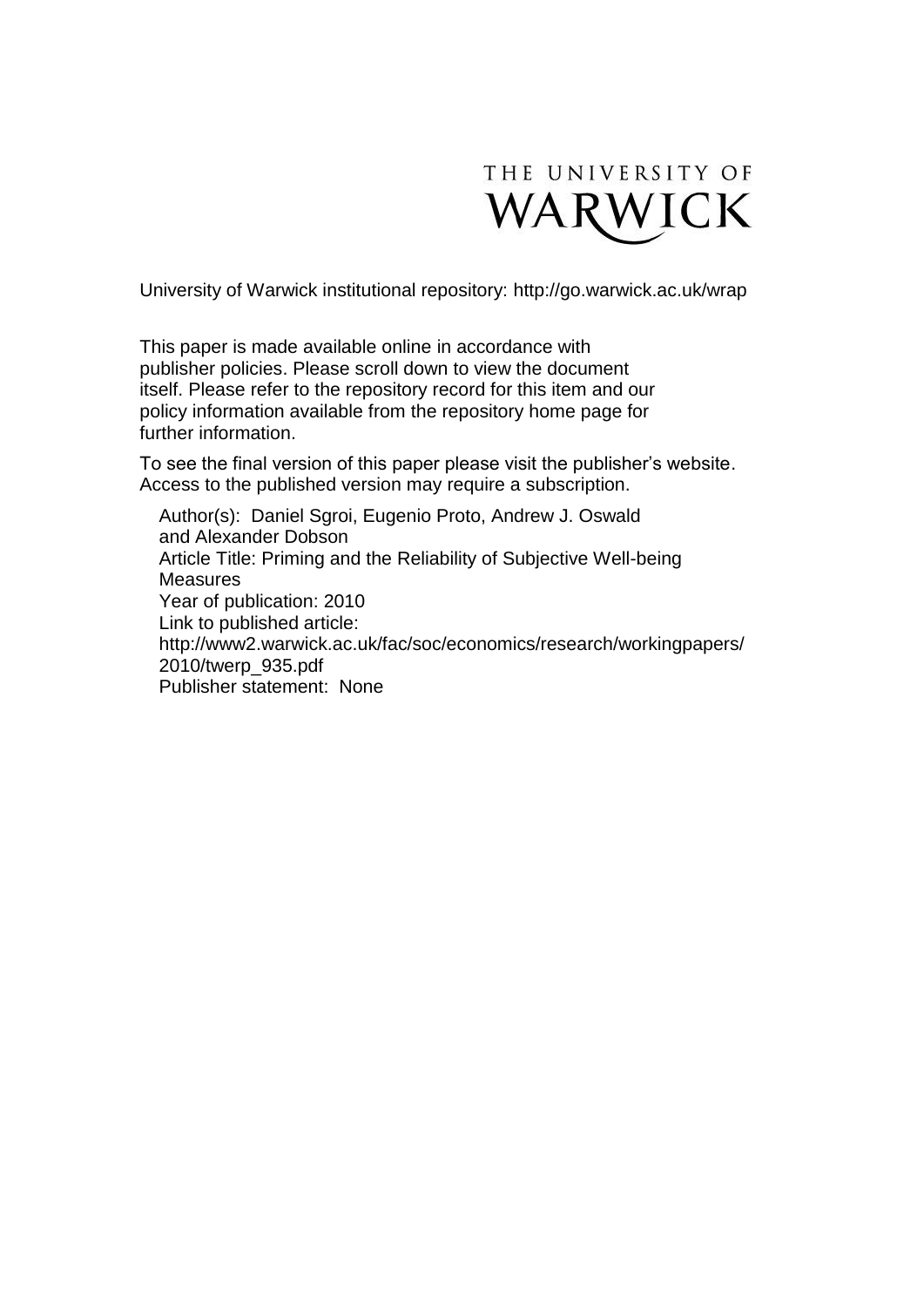Priming and the Reliability of Subjective Well-being Measures

Daniel Sgroi, Eugenio Proto, Andrew J. Oswald and Alexander Dobson

No 935

# **WARWICK ECONOMIC RESEARCH PAPERS**

## **DEPARTMENT OF ECONOMICS**

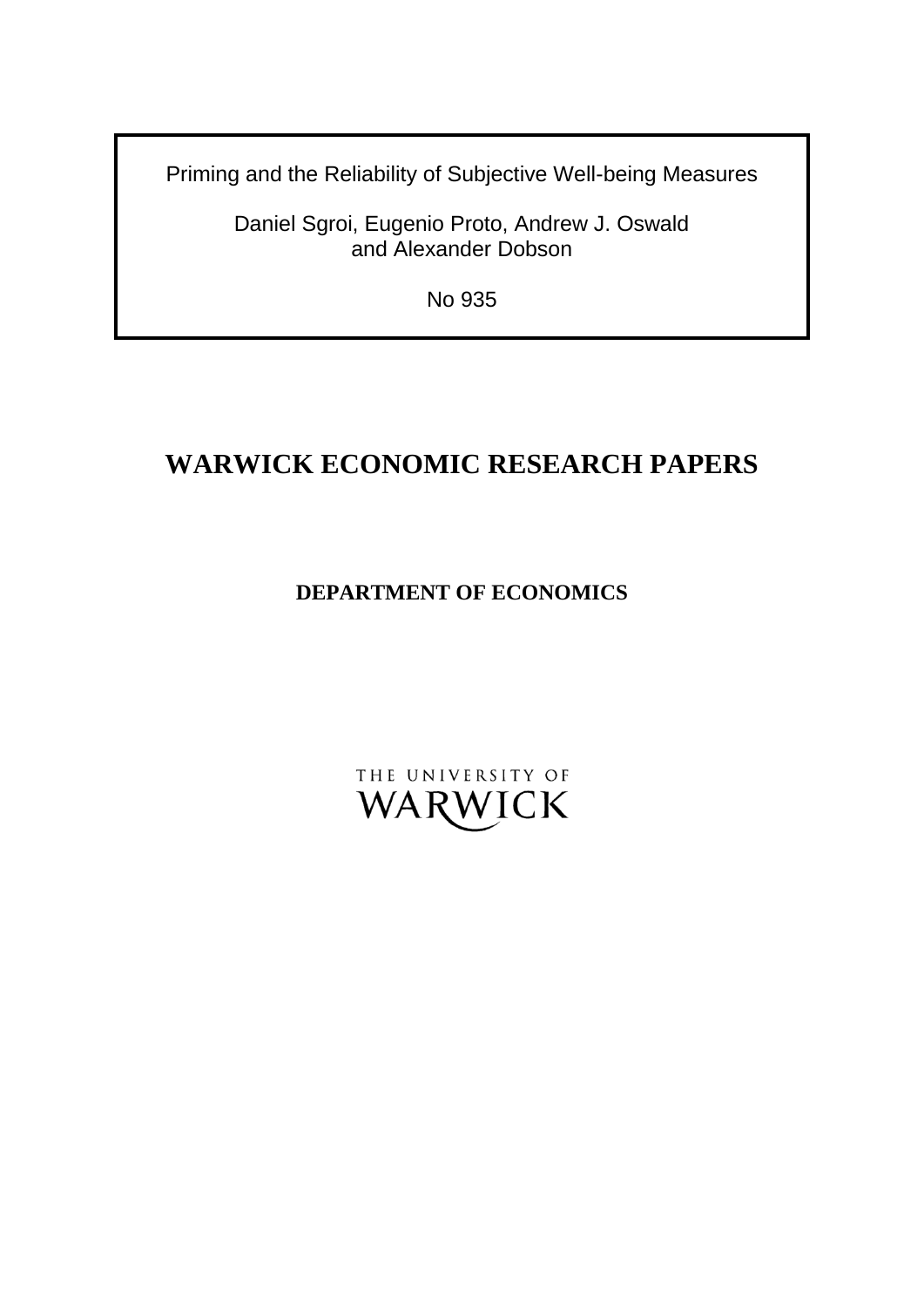## Priming and the Reliability of Subjective Well-being Measures

Daniel Sgroi \* Eugenio Proto Andrew J. Oswald Alexander Dobson

Department of Economics University of Warwick

June 2010

### **Abstract**

Economists and behavioural scientists are beginning to make extensive use of measures of subjective well-being, and such data are potentially of value to policy-makers. A particularly famous difficulty is that of "priming": if the order or nature of survey questions changes people's likely replies then we have grounds to be concerned about the reliability of wellbeing data and inferences from them. This study tests for priming effects from important life events. It presents evidence from a laboratory experiment which indicates that subjective well-being measures are in general robust to such concerns.

Keywords: subjective well-being, happiness, life satisfaction, priming, surveys JEL codes: D03, C83, C91

\* Many thanks to the Leverhulme Trust and the Economic and Social Research Council for financial support. Corresponding Author: Daniel Sgroi, Department of Economics, University of Warwick, Gibbet Hill Road, Coventry CV4 7AL, UK. Telephone +44 (0)2476 575557, Fax +44 (0)2476 523032, Email daniel.sgroi@warwick.ac.uk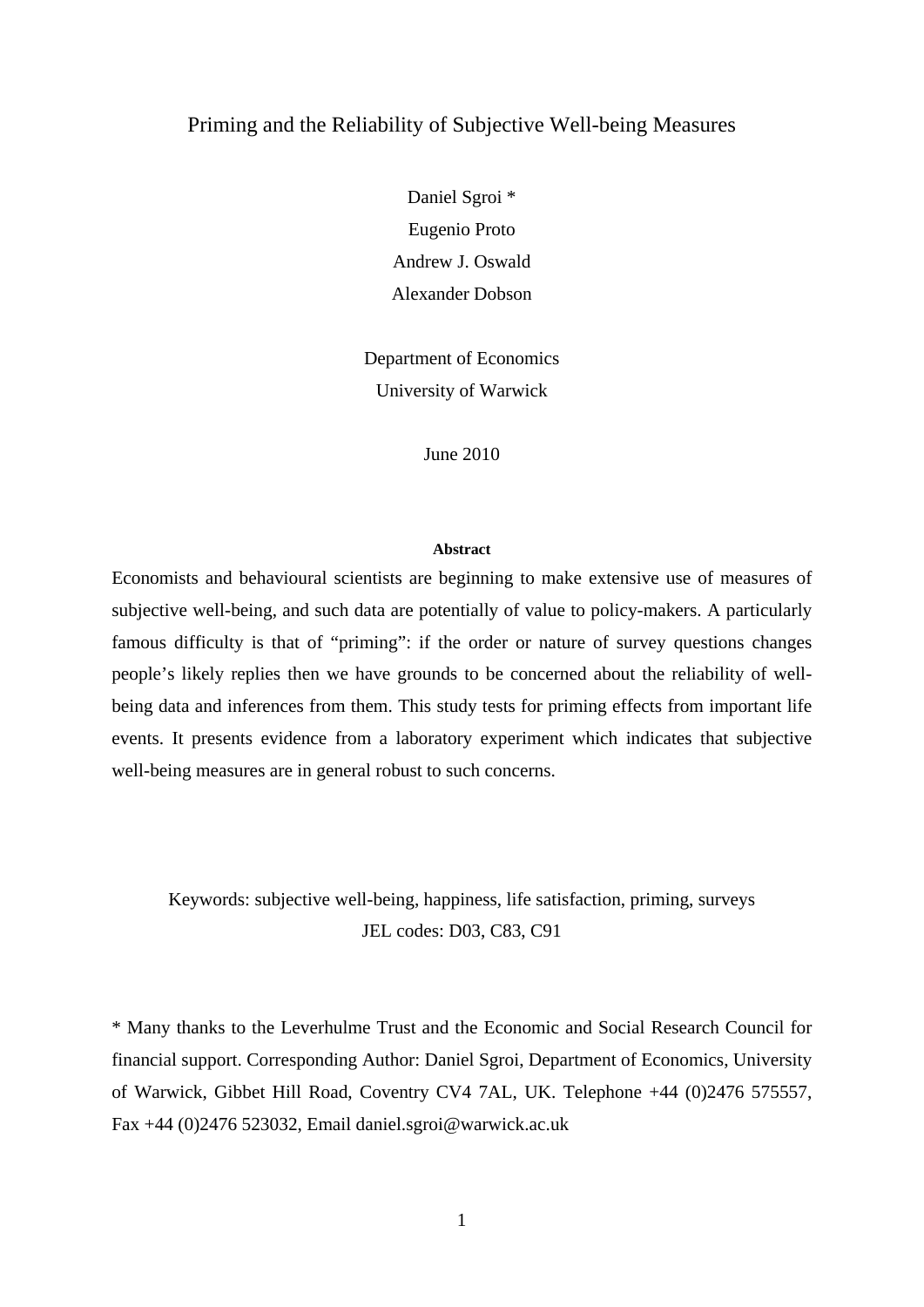*The relationship between life satisfaction and happiness, and the factors contributing to each, is not always straightforward … for someone trained as a social scientist, the most direct way to tackle the question is just to go out and ask people--lots of people.* 

Benjamin S. Bernanke, Chairman of the Board of Governors of the Federal Reserve, May 2010.

## 1. Introduction

For the chairman of the Federal Reserve to be speaking on the topic of subjective well-being is a sign of the times. The recent report of the commission on the measurement of economic performance and social progress (Stiglitz et al, 2009) has put subjective well-being into the limelight as a possible supplement to more traditional measures of development such as GDP. But for many economists amid other concerns one is particularly problematic: can we trust the survey-based self-reported measures of subjective well-being that have been used to date? This question lies at the heart of this paper and to that extent it can usefully be considered complementary to Krueger and Schkade (2008) who offer a generally positive message about self-reported subjective well-being, and to lie alongside a psychology literature that is largely split on the stability and usefulness of self-reported measures.

When individuals are asked about their life satisfaction in a survey, are they able to distance themselves from the emotions generated by previous questions and recent events and provide a fair and stable assessment of their subjective well-being? In this paper we aim to deal with this problem, known in the psychology literature as the problem of "priming". We design a laboratory experiment in which individuals are asked to report their "happiness" at the beginning, and then we attempt to "prime" them by reminding them of various good or bad life events that they may have encountered recently, before asking them how satisfied they are with their lives at the end of the experiment. Our main result suggests that recent important life events are already fully incorporated into individuals' initial happiness reports, and hence have no additional impact on the final life satisfaction question despite our best attempts to prime our subjects. Generalizing from this, we argue that subjective well-being reports have a high degree of stability, and therefore resilience to potential priming, that allows us to be less concerned about the order or nature of questions in life satisfaction surveys. This is good news for the increasingly prominent "happiness economics" which seeks to use such subjective well-being data to supplement more traditional choice data to evaluate welfare.

To be clearer about the priming problem, let us consider an example. Imagine a subject whose underlying life satisfaction might be 8 out of 10 on a simple linear one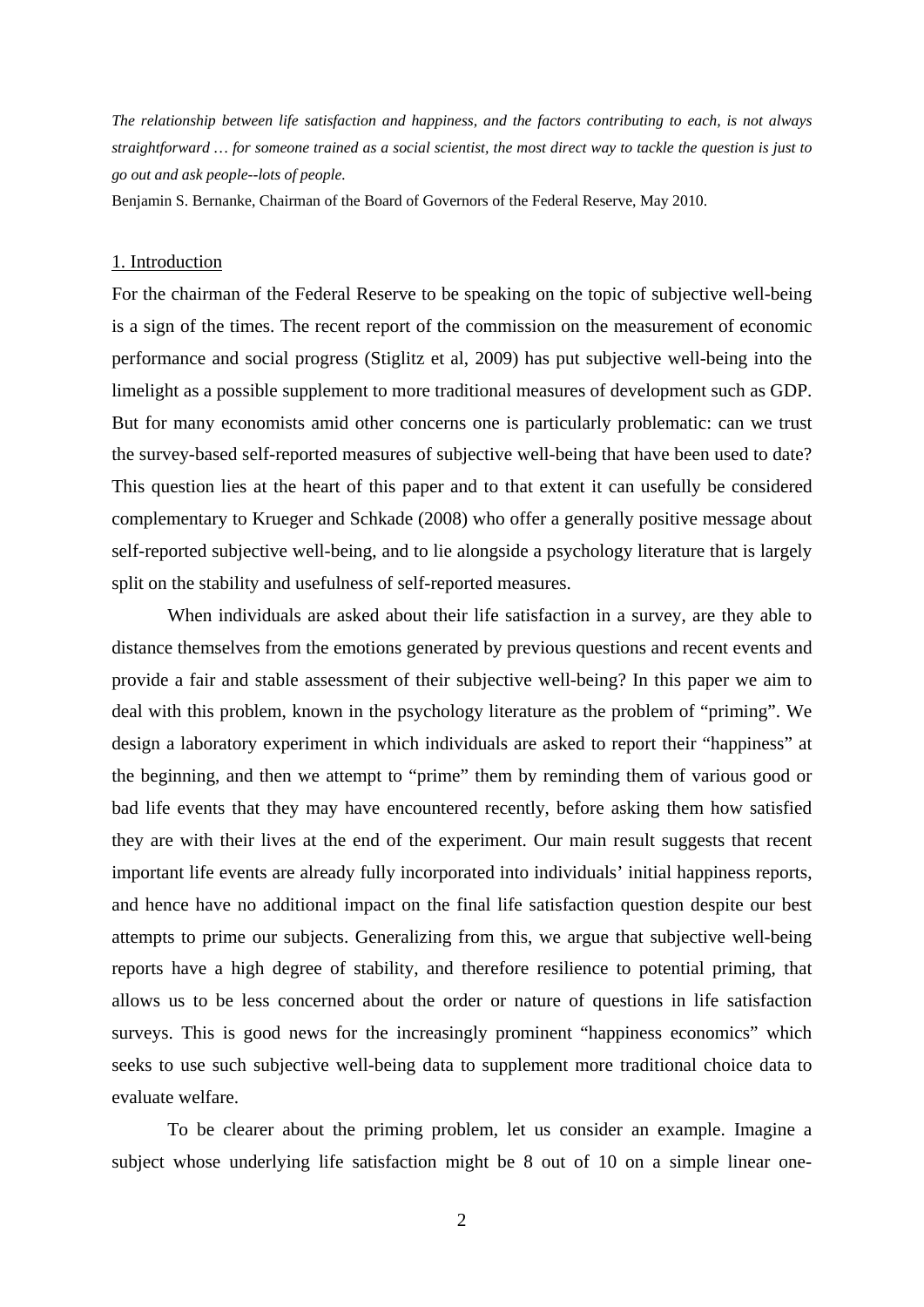dimensional scale. This might be the answer that would be given by this subject in the great majority of times that she is asked to report he life satisfaction and might genuinely reflect her own feelings. However, just prior to asking the question about life satisfaction the survey first asks the subject whether she has suffered a recent family bereavement and she answers in the affirmative. This might remind her of the recent tragedy, reducing her happiness temporarily but unfortunately at the precise time when she is asked to report her level of life satisfaction, possibly leading her to report a lower number than 8. This process of asking related questions which might create a wedge between underlying and reported subjective well-being (henceforth SWB) indices we can loosely call "priming" and the potential for this phenomenon has lead many psychologists to question the stability and long-run usefulness of SWB data.

Empirical investigation into the role of transitory mood, the potential influence of priming or specifically the impact of a prior question on responses to subjective well-being questions, has amassed over the last few years. Our intention is to search for the existence and scale of a priming effect and our method of analysis is a laboratory experiment in which we have full control over the nature and timing of questions. At a practical level, this involves first recruiting subjects who are similar in terms of nationality and age. We ask them to report their happiness on a 7-point scale. We then ask them to carry out various paid tasks and finally to complete an extensive questionnaire. At the end of this process we ask them to report their life satisfaction on a 10-point scale. The tasks and questionnaire are long enough in duration to fill an hour of time. This time gap and the difference in scale between the happiness and life satisfaction questions are intended to be enough to prevent subjects from simply remembering their earlier report and restating it. In the questionnaire several questions about important and recent life events are asked that might have a strong priming effect. We ask whether respondents have experienced recent close or distant family bereavement, recent parental divorce, health difficulties (what we call "negative life events") or a "positive life event". Should a subject bias up or down their happiness report at the end of the experiment when compared to their initial report, in line with their answers to the life event questions, then we have found evidence of priming. Should the answers to both questions regarding SWB be consistent and unaffected by their answers to the life event questions we have evidence that these events *are already factored into their replies* and being reminded of them does not generate a priming effect.

To anticipate our results, we find essentially no evidence of priming. The impact of both positive and negative recent life events seem to have a similar effect on both the initial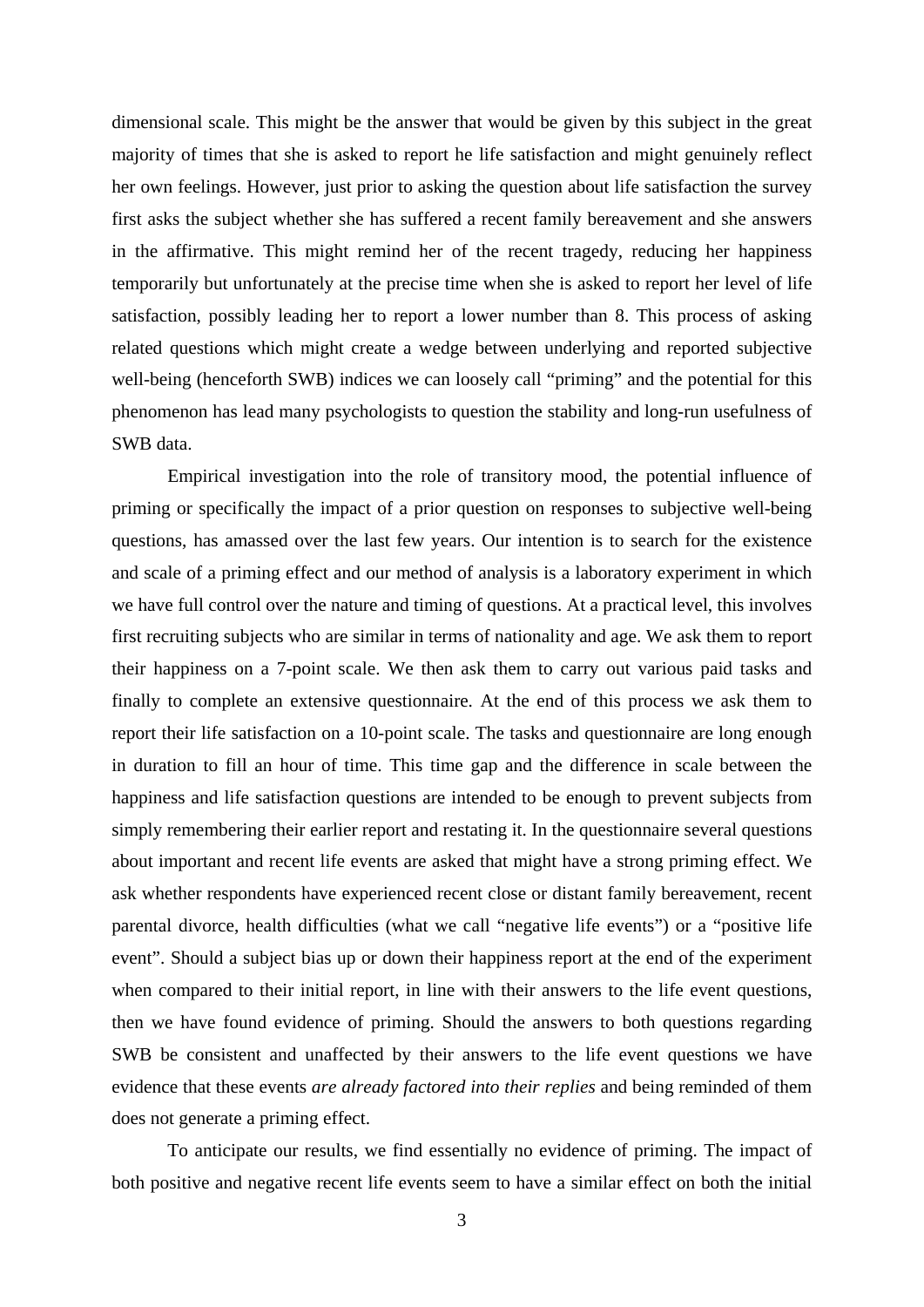happiness report and final (post-attempted priming) life satisfaction report. What is even more remarkable is that the structure of the happiness and life satisfaction variables when joint regressed against the key independent variables are remarkably similar despite the differences in wording and scale. Again, if we could generalize our results to practical survey design, they would indicate that the terms "happiness" and "life satisfaction" are treated in a consistent way by subjects and that subjects are fully capable of adjusting their answers to deal with different scales. This is good news for researchers who make heavy use of survey data as it indicates a good deal of stability is likely across different surveys and over time.

A discussion of the motivation for assessing SWB measures including a review of the literature is presented in Section 2. Section 3 details the experimental methodology, the results are discussed in Section 4 and a conclusion is presented in Section 5. The full text of the experimental instructions, the questionnaires, GMAT MATH-style test and all tables are in the appendices.

## 2. Motivating and Literature Review

<u>.</u>

Traditionally, empirical economic analysis has focused on observed choice behaviour, but increasingly this approach has been complemented by reports of SWB as a source of information relating directly to outcome-welfare.<sup>1</sup> To assess the usefulness of such data with respect to welfare, Bernheim (2008) identifies two distinct approaches: welfare defined by choice, or welfare defined by well-being through the achievement of objectives, or directly measurable. A reliance solely on revealed preference welfare analysis, can be defended in three ways: (i) if welfare is defined by choice, such measurement is irrelevant; (ii) if behaviour maximizes outcome welfare, such measurement is unnecessary; (iii) no relevant information regarding outcomes is available, and so such measurement is not possible. If we choose to define welfare in outcome-based terms but are unwilling to simply assume optimal behaviour (so that (i) and (ii) do not hold), the only remaining impediment to usefulness is measurability. This has been the subject of a large and growing literature.

A number of empirical results suggest that responses to global SWB questions may vary with changes in context. Two particularly well-known examples are the current weather (Schwarz and Clore, 1983) and finding a dime under experimental randomisation (Schwarz, 1987). Lucas, Dyrenforth and Diener (2003) challenge these results both by questioning the strength of these effects and their robustness (which they justify through the apparent lack of

<sup>&</sup>lt;sup>1</sup> For example, Di Tella, MacCulloch and Oswald (2001), Easterlin (2001), Stone, Schwartz, Broderick and Deaton (2010); for an overview, see Frey and Stutzer (2002).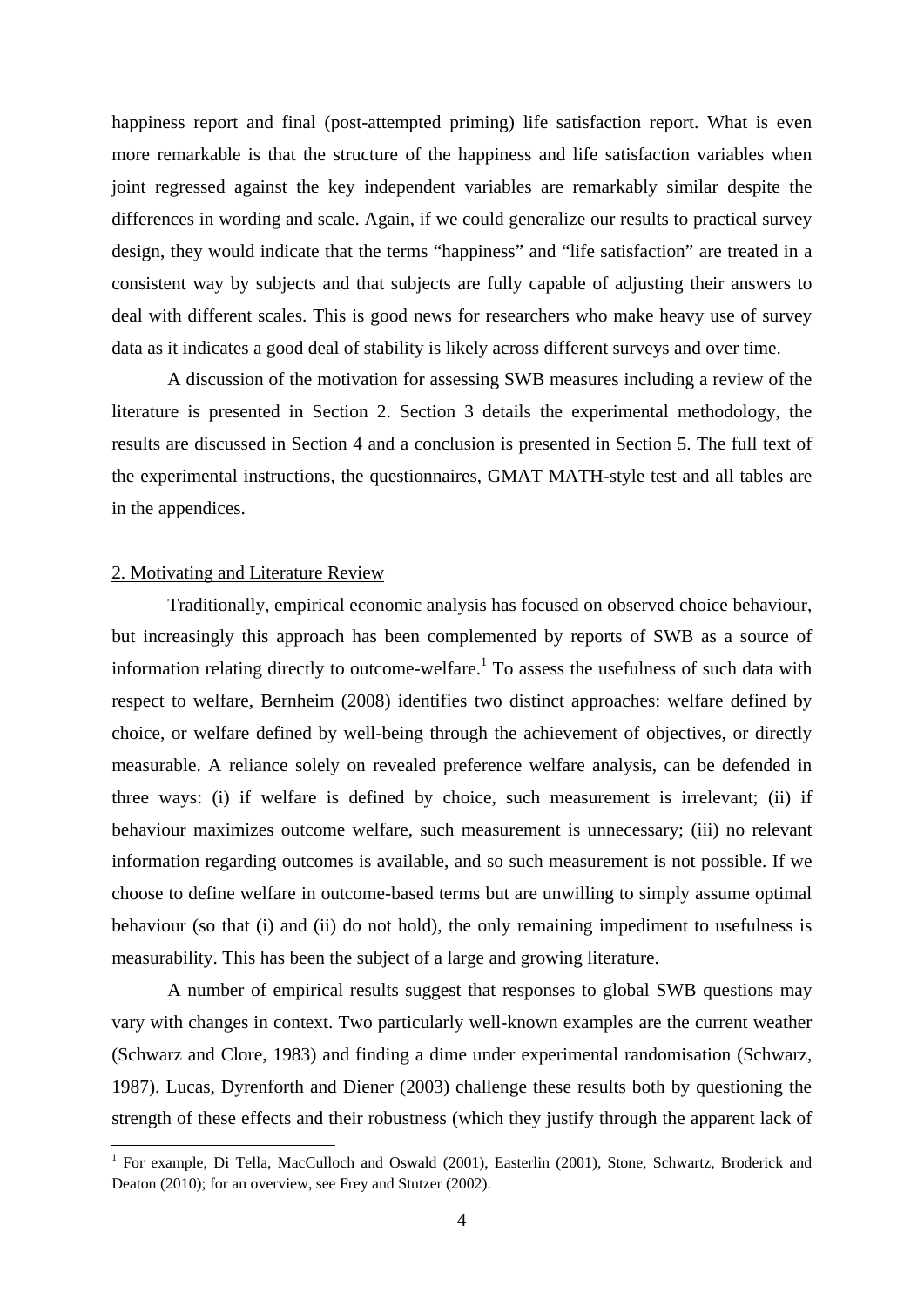replication in the literature). Nevertheless if such shocks do have an effect and if rather than random they were systematic, we might have grounds to worry about the stability of reported SWB. This is exactly the problem relating to "priming" a survey respondent. Every survey respondent faces the same immediate environment embodied by the series of questions asked prior to any request for a report on SWB and so any shock induced by the survey itself will potentially effect a large subset of all survey respondents if not all respondents. Our paper seeks to address exactly this issue: if an attempt is made to prime every respondent to a survey in the same way will there be a difference between their reported SWB absent the attempted priming and their reported SWB after the attempted priming?

There is already some evidence that the structure of a survey may have a significant impact. Question order effects, in particular, have been frequently discussed; for example, Schuman and Presser (1981), Strack, Martin and Schwarz (1988), Tourangeau, Rasinski and Bradburn (1991), and Pavot and Diener (1993). Smith, Schwarz, Roberts and Ubel (2006) study the impact of introductions. They observe a higher correlation between health satisfaction and life satisfaction (asked in that order) when the survey introduction suggests that the survey is of Parkinson's patients, conducted by a medical centre, rather than of the general population, conducted by a university, since the former is suggested to prime respondents with respect to health status concerns. In general, it has long been argued in an interdisciplinary literature known as "cognitive aspects of survey methodology" that selfreports (such as SWB measures) may be strongly influenced by features of the survey questions themselves, such as their wording, ordering, rating scales and format, since respondents not only have to determine the intended meaning of a question, $2$  but recall relevant information, evaluate a judgement, and format this according to the given response alternatives.<sup>3</sup>. The immediate surveying context including preceding questions may also influence reported SWB by altering the subject's current mood (see Diener, 1994). That transitory mood has an impact on reports of global SWB is documented for example in Schwarz and Clore (1983), Yardley and Rice (1991), and Pavot and Diener (1993).

However, there is also a literature on the stability of SWB over time (absent authentically significant events), and this can be assessed through a test-retest correlation. This reliability was recently assessed by Krueger and Schkade (2008), who report that two life-satisfaction measures two weeks apart exhibited a correlation of 0.59, in line with other

1

 $2$  Since the concepts of 'satisfaction' and 'happiness' leave considerable scope for differences in interpretation, the very phrasing of SWB questions might be important; our paper provides a useful test of this issue.

<sup>&</sup>lt;sup>3</sup> For overviews of this literature, see Schwarz (1999, 2007).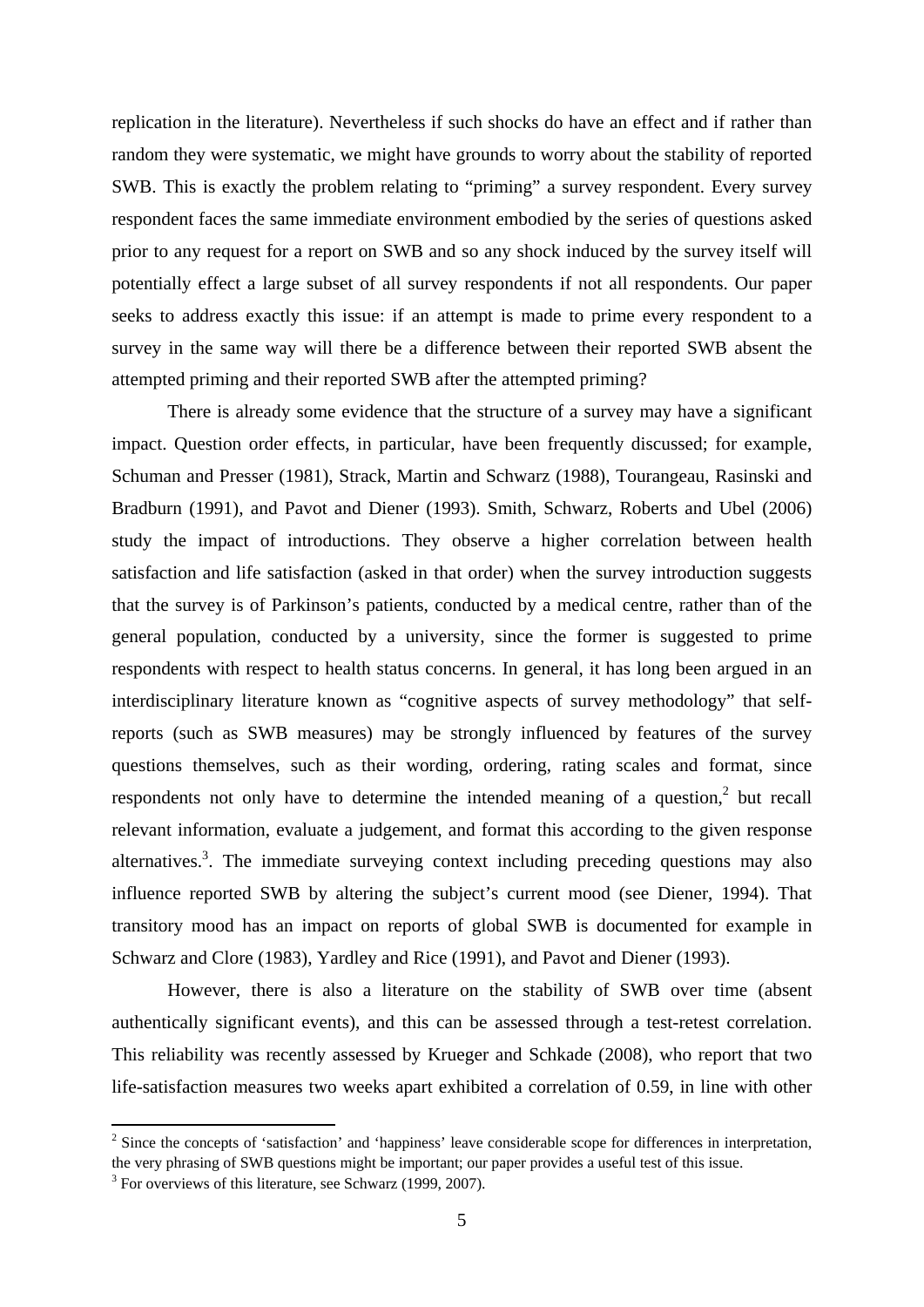similarly modest reliability estimates in the literature of 0.40 - 0.66 (Andrews and Whithey, 1976), and 0.50 - 0.55 (Kammann and Flett, 1983). These are lower than generally observed for standard microeconomic variables such as education and income (although these benefit from relative tangibility of characteristic), but Krueger and Schkade conclude that they are still "probably high enough to detect effects when they are present in most applications, especially if samples are large and the data are aggregated across people or activities." A summary of the argument against the case that SWB measures are strongly influenced by transient and irrelevant factors is given by Lucas, Dyrenforth and Diener (2003).

In this paper we test the strength of survey-based context effects by utilising two global measures of SWB, whilst preceding the latter measure with a series of questions relating to substantial life shocks, both positive and negative, including bereavement, illness, and divorce. Since answering such questions involves the recollection of information that might be considered relevant to global SWB, the enhanced accessibility of this information might lead to conceptual priming. Furthermore, since the life event questions relate to emotionally powerful experiences, they might also lead to transitory mood context effects, potentially leading to large net context effects.

The only similar previous study was undertaken by Strack, Schwarz and Gschneidinger (1985), who find that when subjects are first asked to write down three positive events in their 'present' life, their reported SWB is significantly higher than when first asked to write down three negative life events, but that this finding is reversed when the events concerned their 'past' life. However, the strength of such context effects may be due to the engaging nature of description, which might not be representative of typical survey questions; as such, we provide a test of the impact of life event questions that might be more relevant to the contexts faced in practice by participants under standard survey approaches.

For an economist, the sensitivity of global measures of SWB to survey-based context effects is of particular importance; not only may this give an indication of the reliability of global SWB measures, it might also suggest possible context-dependent judgement processes or heuristics, indicating the direction of the correction required to recover 'true' underlying global SWB. Furthermore, such understanding could potentially lead to improved survey design to mitigate such problems, and so increased accuracy in measurement.

## 3. Experimental Methodology

The data analysed below was gathered from the observed productivity and survey responses of 269 subjects over 12 sessions, each lasting around 45 minutes, of an experiment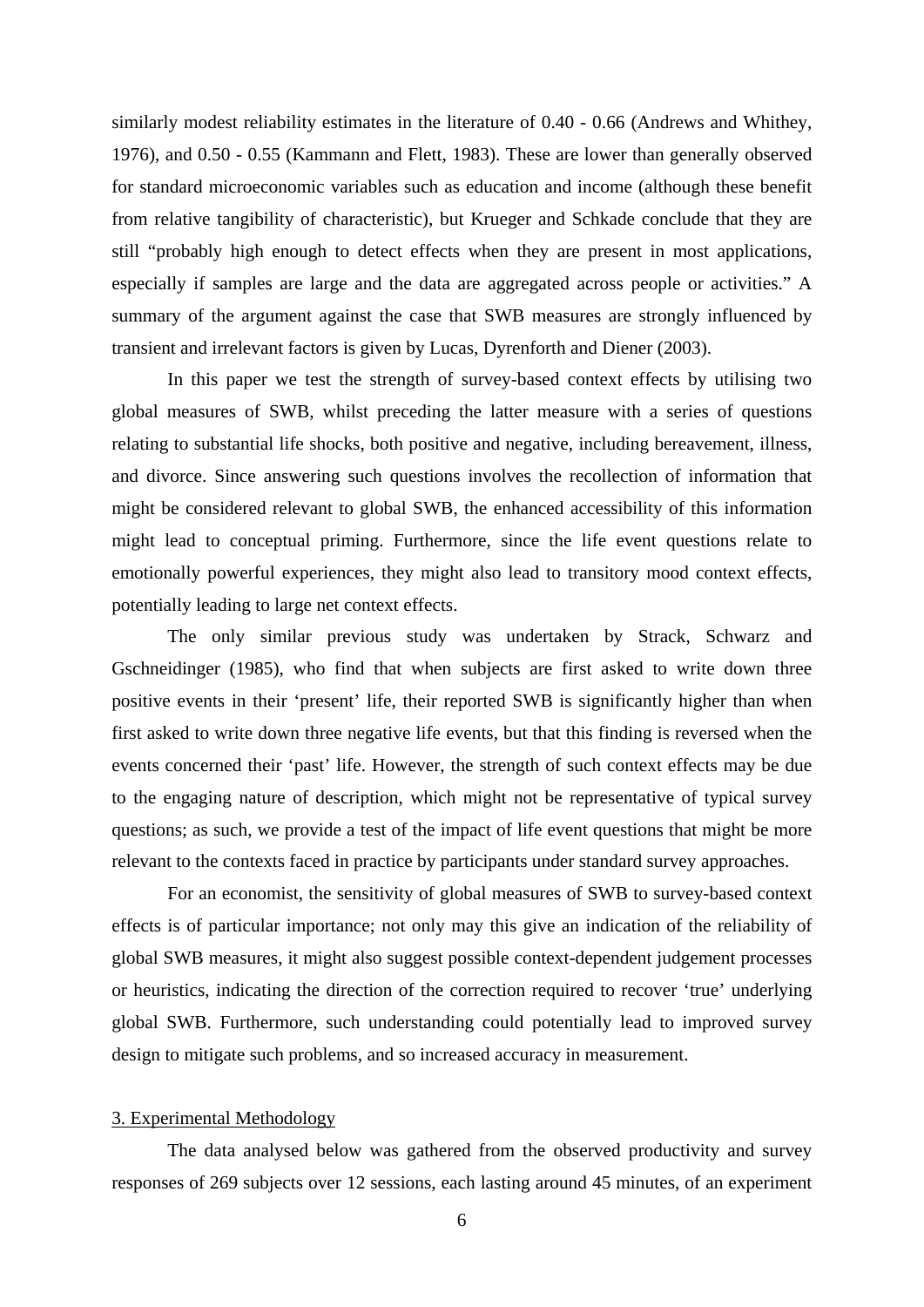conducted on 3 separate days in November 2009, December 2009 and January 2010 at the University of Warwick. The subjects were all students at the university, paid on average £11.37, including a £5 show-up fee. We also restricted the subject pool to a group with a relatively similar background since they were required to be British with English as their main language keeping different social conventions about happiness reporting to a minimum.

Students were registered outside, before being brought into the experimental room and sat at separate computers, with partitions separating each. The time-line of the experiment was simple. First a single happiness question was asked of each subject, next they undertook two incentivised tasks and finally they completed a questionnaire that attempted to push a subset of the responders into an artificial affective "primed" state, from which we could infer to what extent the subsequent satisfaction question might be robust to such priming concerns. We will next go through each stage in detail.

The first task was to complete a single question on a spreadsheet that asked for a subjective assessment of happiness s follows:

| <b>Happiness</b>                                                                                            |
|-------------------------------------------------------------------------------------------------------------|
| How would you rate your happiness at the moment $(1-7)$                                                     |
| Note: 1 is completely sad, 2 is very sad, 3 is fairly sad, 4 is neither happy nor sad, 5 is fairly happy, 6 |
| is very happy, 7 is completely happy                                                                        |

This was followed by an incentivised task designed to measure productivity, $4$  from which the contribution of effort and skill might be inferred. This first task was strictly mathematical, consisting of repeatedly adding together 5 random two-digit numbers, with payment dependent on the number of correct answers in 10 minutes. For instance, a typical set of numbers might have been:

| $\begin{array}{cc} 1 & A \end{array}$<br>$\perp$ 1 $\perp$ |
|------------------------------------------------------------|
|------------------------------------------------------------|

The second task for subjects was to complete a simple 5-question GMAT MATHstyle test. These questions were provided on paper, and the answers were entered into a prepared protected Excel spreadsheet. The full text of the test is listed in the Appendix. This

<u>.</u>

<sup>&</sup>lt;sup>4</sup> Also used by Niederle and Vesterlund (2007), Oswald, Proto and Sgroi (2009) and Proto, Sgroi and Oswald (2010).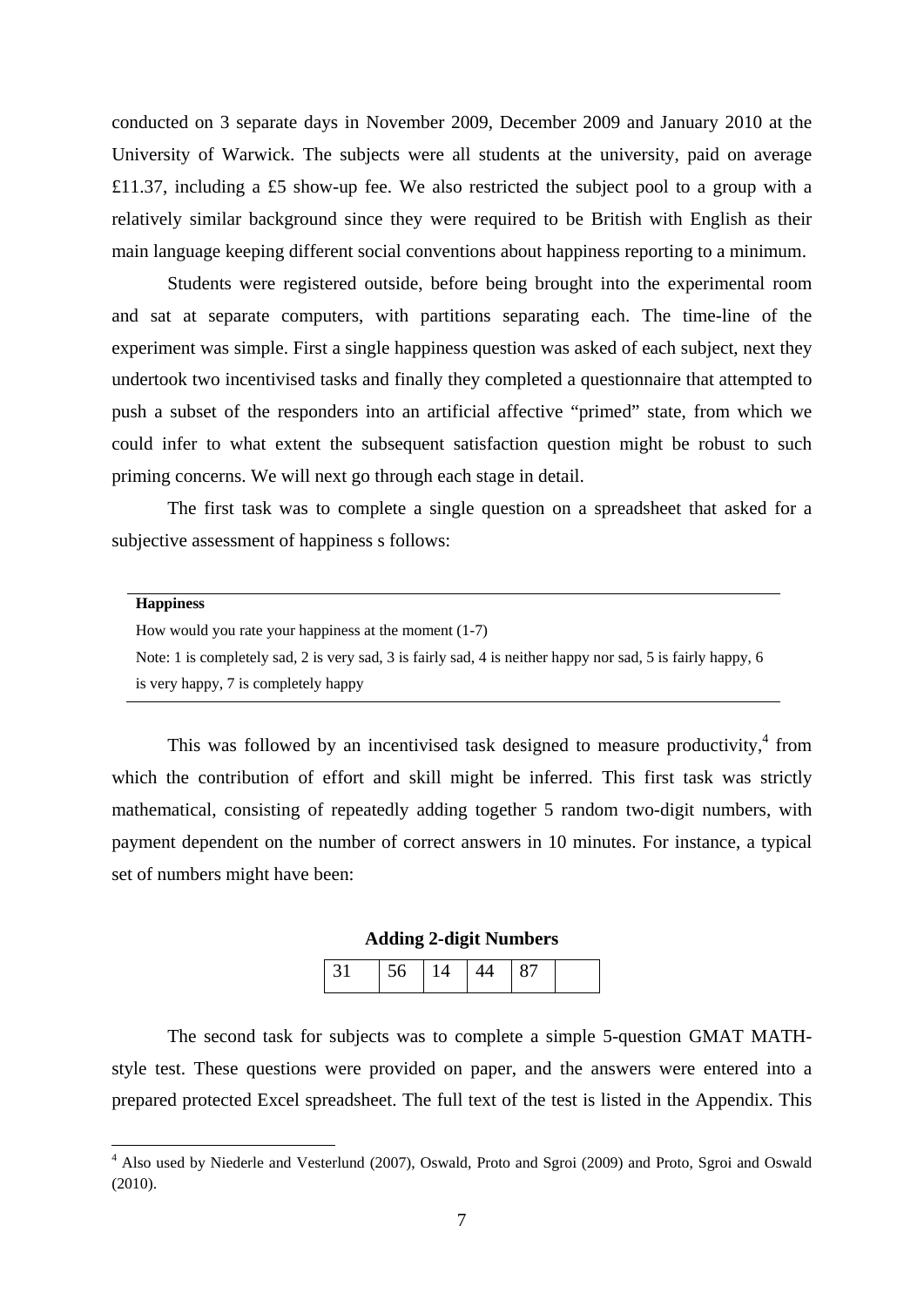was designed as a brief check on ability, as used before in the literature (Gneezy and Rustichini, 2000). For our purposes these two tasks have another use: they provide a distraction to fill the time between the initial happiness question and the final life satisfaction question which raises the potential for priming by reducing the chance that subjects might consciously try to provide a consistent answer across both happiness questions.

The Appendix includes a copy of the questionnaire that completes the experiment. This begins by eliciting a number of important subject characteristics: age, year of study, gender, mathematical training/qualifications and broad training/qualifications (a control for overall ability). This is followed by 4 questions concerning life events detailed in Figure 3 which might induce the experience of negative affect triggered by requested recollection, priming subjects for the subsequent questions:

*Life has its ups and downs. During the last 5 years, have you experienced any of the following events*  (yes/no*).*

*If yes, please could you indicate how many years ago in the second column to the right.*

*For example, if this happened this year enter 0, for a year ago enter 1, etc. up to 5 years ago.*

**yes/no number of years ago** 

| A bereavement in your close family? (e.g. parent/guardian, sibling)  |  |
|----------------------------------------------------------------------|--|
| A bereavement in your extended family? (e.g. close grandparent,      |  |
| close aunt/uncle, close cousin, close friend)                        |  |
| A parental divorce?                                                  |  |
| A serious (potentially life-changing or life-threatening) Illness in |  |
| your close family?                                                   |  |

There is also a fifth life/experience question, which enquires about positive life events detailed below:

|                                                   | yes/just averagely good/no number of years ago |  |
|---------------------------------------------------|------------------------------------------------|--|
| Has anyone close to you had anything really good  |                                                |  |
| happen to them within the last 5 years? (yes/just |                                                |  |
| averagely good/no)                                |                                                |  |

This may act to counter any effect of negative mood and/or priming from the previous 4 questions; however, nearly two thirds of subjects reported nothing good happening, giving sufficient variation in our data. After several buffer questions (concerning competition,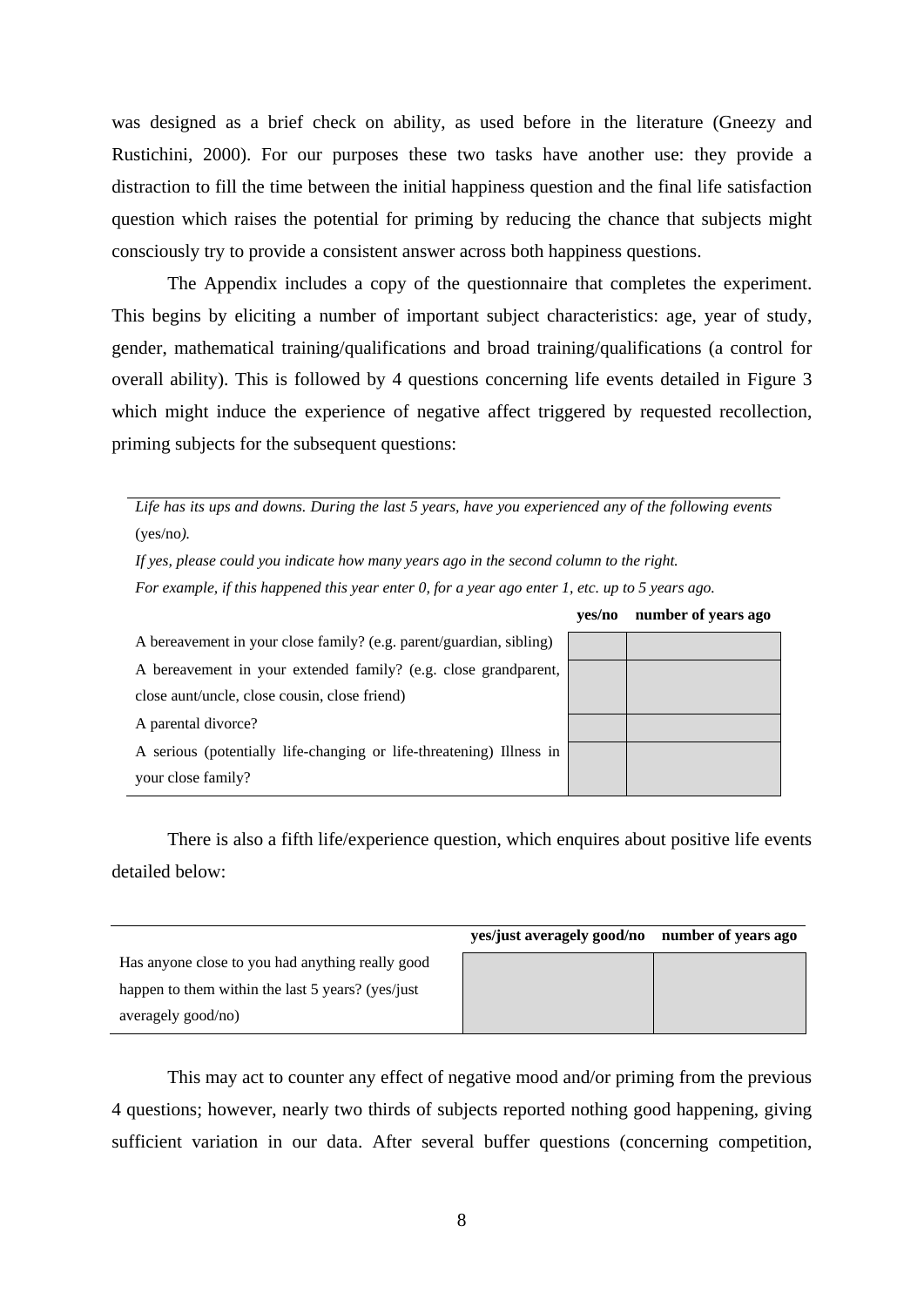cooperation, frequency of comparisons and status) to mask the objectives of the experiment, it was completed by a life satisfaction question as detailed below:

All things considered, how satisfied are you with your life as a whole these days, where 1 means you are "completely dissatisfied" and 10 means you are "completely satisfied"?

That the scale of the initial happiness question differs from the final life satisfaction question serves to maximize the chance of priming by reducing the chance that subjects did not merely recall their earlier. When the final questionnaire was complete, subjects were paid individually, and asked to leave the laboratory. No subject was allowed to participate multiple times.

It should by now be clear that our focus was on giving priming the best possible chance of success in our laboratory experiment – we provided temporal distance between both measures of SWB, distracted our subjects with mundane tasks, to maximize the chance that subjects would not simply remember their earlier answer, changed the scale of the SWB question, and then tried to bring to mind their most important recent memories of emotional events, on the basis that if we could not find priming under these circumstances then we could be most confident that priming is unlikely in the case of large-scale surveys.<sup>5</sup>

## 4. Results and Discussion

The aim of this section is to evaluate whether the priming questions had an impact on reported happiness. We investigate this using a variety of methods starting with simple histograms and a plot, through Ordered Probit and OLS estimations and a thorough investigation of the marginal impact of a change in one happiness measure on the other. Finally the most conclusive test for priming is a Bivariate Ordered Probit estimation including a tranche of Chi-squared tests designed to check whether the two reports were essentially identical. To anticipate the remainder of the section, despite our best efforts to prime the subjects, our evidence leads us to support the notion that life satisfaction reports are robust to priming. Table 1 gives an overview of the data.

## 4.1 An Initial Graphical Analysis

1

<sup>&</sup>lt;sup>5</sup> We also included a wide variety of different tasks and questions throughout leaving subjects in as much doubt as possible about the aims of the experiment as possible to keep the potential for any "demand effect" or reciprocity towards the experimenter to a minimum.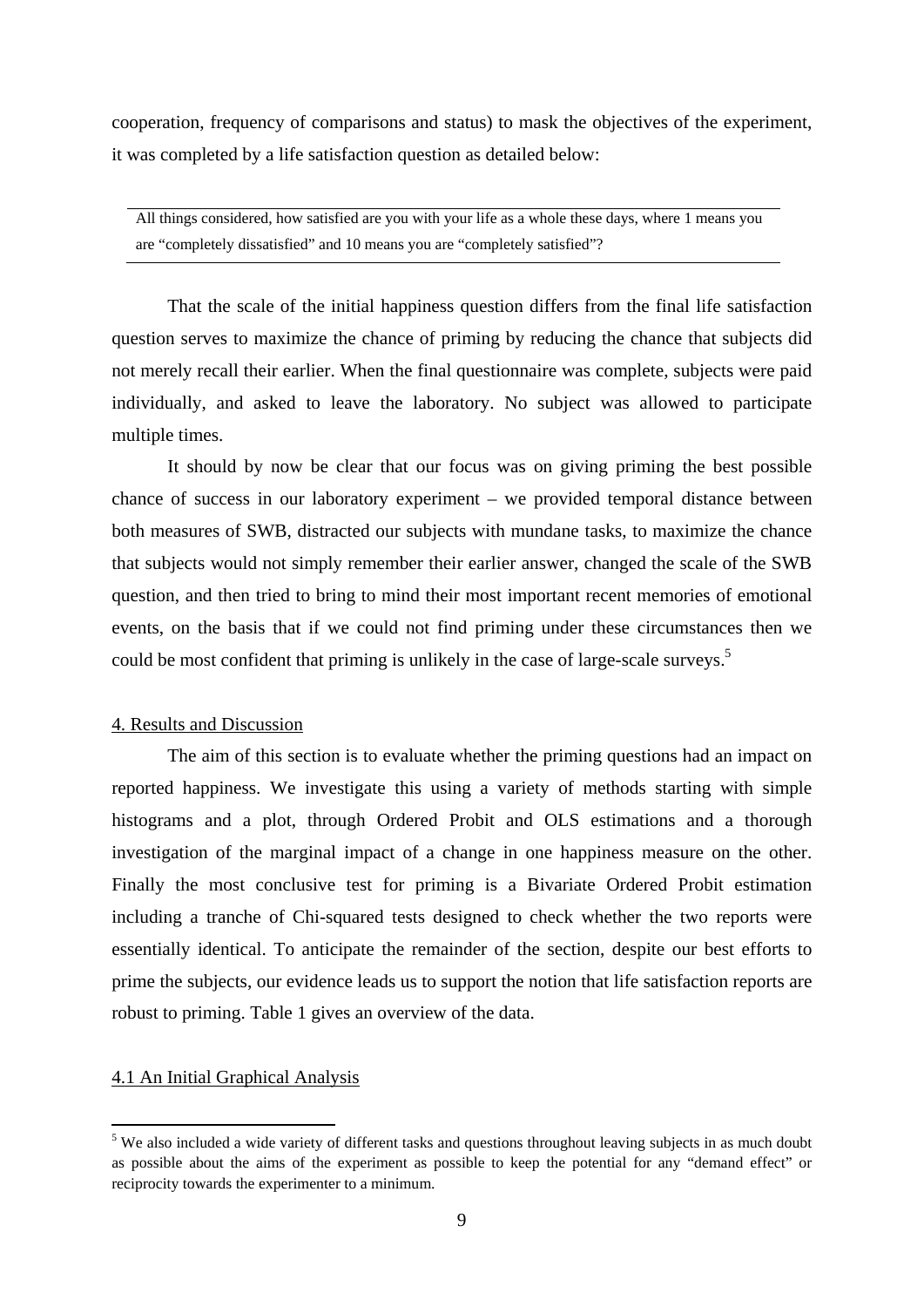directly. To this end Figure 1 provides histograms of the initial "Happiness" and final "Satisfaction" measures by full sample, and by gender-specific subsamples. Figure 1 indicates that the shape of the distributions for both measures is very similar, both for the entire sample and for the male and female subsamples. However, considering only the overall distributions is not conclusive, because different subjects can be primed both positively and negatively by the experiment and might coincidentally "net out", so a more specific analysis allowing us to disentangle the positive and negative priming is necessary. This will also enable us to check whether there is any difference between negative and positive priming. A good place to start the analysis of our results is to examine the SWB reports



Figure 1: Histograms of the initial happiness and final satisfaction report

## 4.2 Univariate Life Satisfaction Equation Regressions

equations, where the latent data generating process is assumed to be of the form:<sup>6</sup> Here we carry out a number of Ordered Probit and OLS estimations of life satisfaction

$$
(1) U_i = \alpha_i + \sum \beta_k x_{ki} + \sum \gamma_i q_{li} + e_i
$$

 $\overline{a}$ 

1

 $\overline{a}$ 

<sup>&</sup>lt;sup>6</sup> Ordered Probits and Bivariate Ordered Probits are likely the best forms of regression but we also included OLS estimations for comparison. As should be apparent the results are effectively the same whether the regression is carried out via Ordered Probit or OLS.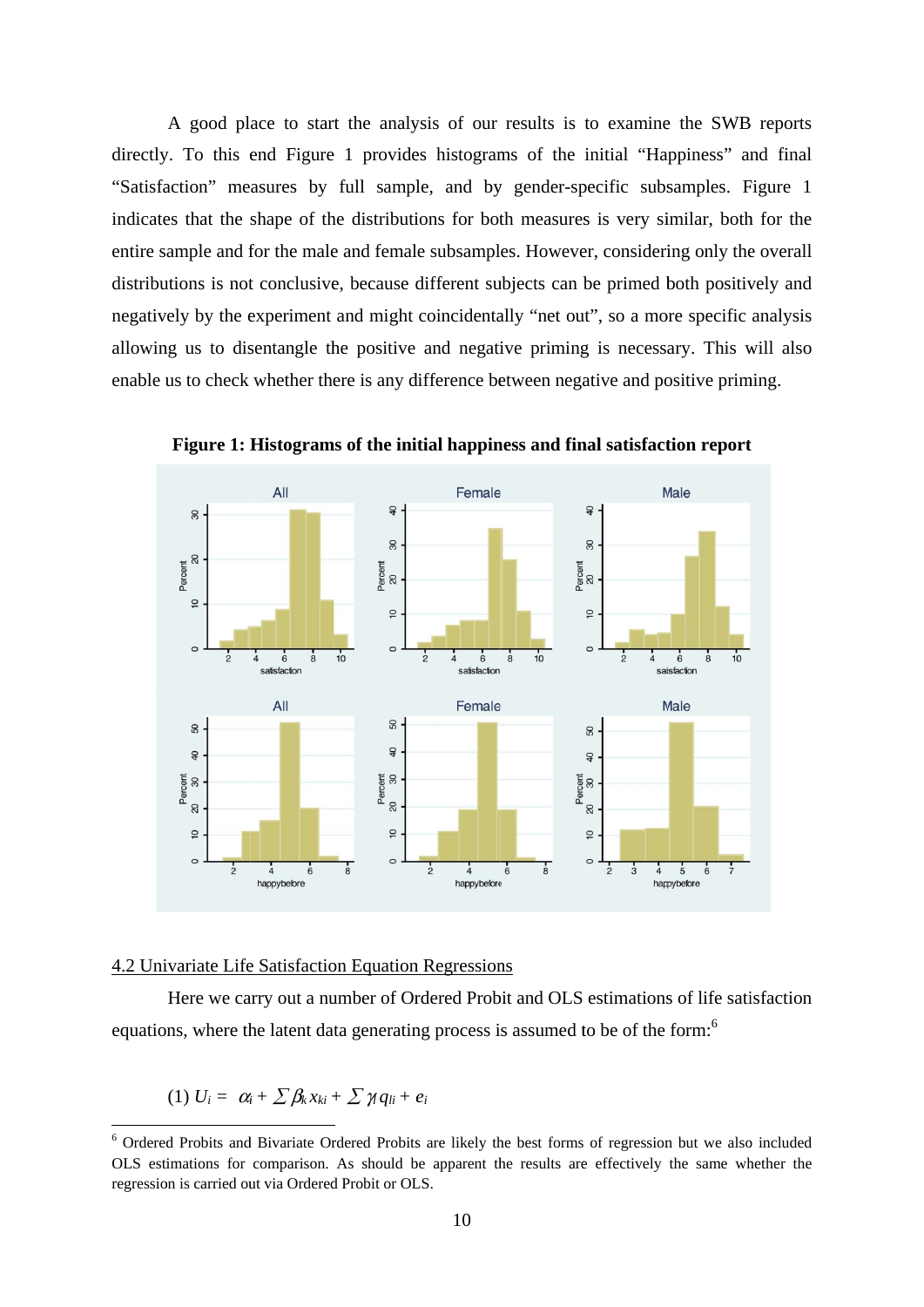Where  $U_i$  is the *measured* utility of individual *i*, in this case his/her reported life satisfaction,  $x_k$  are ' $k$ ' controls, including demographic characteristics and (in most instances) reported happiness prior to the priming questions, and *ql* are the '*l*' priming questions.

Let us start with a set of regressions of the form of Equation 1, the results of which are presented in Table 2. Regressions  $(1) - (3)$  in Table 1 are Ordered Probits and  $(4) - (6)$ are OLS. In (1) and (4) we regress the initial happiness variable, "Happiness" on a variety of independent variables and in (2) and (5) do the same for the final life satisfaction measure "Satisfaction".

Comparing regressions (2) and (3) and in their OLS specification (5) and (6) in Table 2, we can provide an initial evaluation of whether priming is a problem. In particular if the coefficient of a variable, say A, is significant in the Satisfaction equations (2) and (5), but it is not significant when we introduce the variable Happiness, we can argue that the there is no priming in the Satisfaction measure, since the level of Happiness—measured at the beginning, before the potential priming—explains the variation of variable A as well.

In general whether the dependent variable is the initial Happiness measure in regressions (1) and (4), or the final Satisfaction measure, in regressions (2) and (5), of Table 2, most of the results look similar. Variables "Age" (subject's age), "Year Study" (the number of years of study at university), "Male" (the gender dummy  $-1$  for male, 0 for female) and "GMAT" (the performance in the GMAT MATH-style test) are not significant. Comparing (1) and (2) it is clear that the two most significant variables are "Illness" (one of the key negative life event questions which ask whether subjects have experienced a serious (potentially life-changing or life-threatening) Illness in their close family) and "Good Event" (relating to a potential positive life event). Both are significant and move both SWB variables in the direction you would expect. Interestingly "Bereavement" and "Parental Divorce" relating to the bereavement and parental divorce questions are not significant. We might conjecture about why this is the case but this is not strictly our concern here, instead we should note that this lack of significance is consistent across both measures and both formulations.<sup>7</sup> "High School Grades" is also significant in (2) and (5) though only at the  $10\%$ level. This is a ratio formed by taking the number of school level exams as the denominator and the number at the highest possible grade as the numerator. The subjects in our study typically performed very well at school and so this might be seen as a possible positive

The *T* For a full discussion of the results on parental divorce see Proto, Sgroi and Oswald (2010).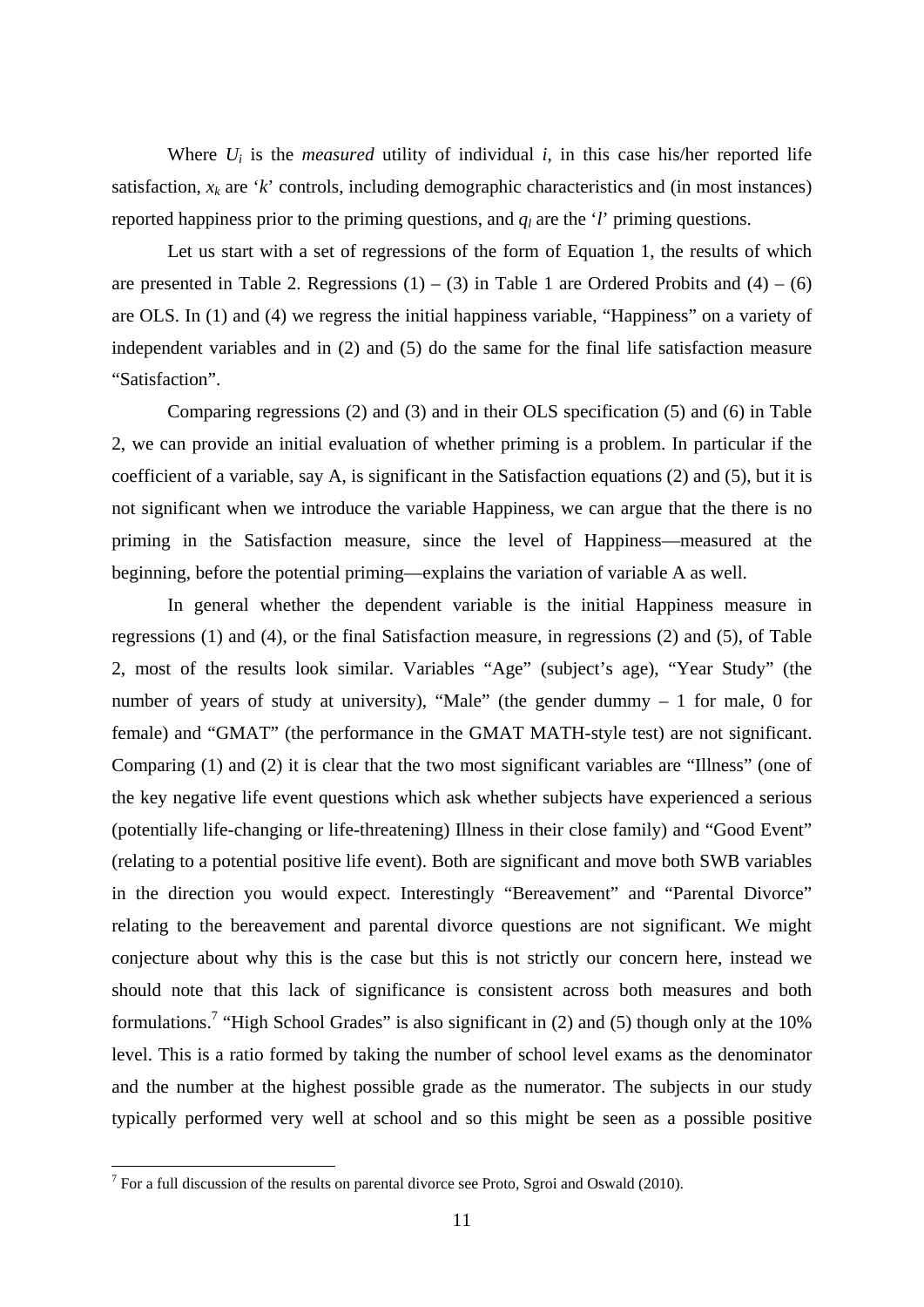priming question, though this is not clear as the subjects may have underperformed relative to expectations despite performing very well in general.<sup>8</sup> The regressions also included a full set of session dummies which are omitted from the Table 2 for clarity.

Staying with Table 2, and examining regressions (3) and (6), we find no significant impact of the main priming questions. There are very small, insignificant negative coefficients associated with the question concerning Illness. The coefficients associated with parental divorce and bereavement are very small, insignificant and even positive. The positive life event question (Good Event) is also positive though once again insignificant. Indeed, beyond the strong relationship between the two SWB measures, only the High School Grades variable, which is a measure of educational achievement, has significant explanatory power. Overall, this provides evidence for a lack of priming on life events questions, but since High School Grades remains significant, we cannot rule out any priming or at least some form of focus bias, at this stage.<sup>9</sup>

We can also take a closer look at whether "Happiness" is an important and significant indicator of "Satisfaction" in regressions (3) and (6) in Table 2. In other words if this is significant and powerful we have more evidence that the two measures are strongly related despite the potential for priming prior to the Satisfaction question. "Happiness" is indeed highly significant (at the 1% level) in regression (3) of Table 2 and the OLS results confirm this and also indicate that a rise in "Happiness" has a powerful effect on "Satisfaction". To give more detail on this, a full analysis of the marginal effects appears in Table 3 (calculated using regression (3) in Table 2). The marginal effects are complex as any change in "Happiness" has an effect throughout the distribution of the "Satisfaction" variable, but we see powerful effects across the distribution: whether we consider a pure marginal effect (from a unit increase in Happiness) or a half standard deviation shift, the effect is a similar upward push at the higher end of the "Satisfaction" distribution and downward pull at the lower end.

Table 4 provides an alternative look at the distribution of the "Satisfaction" variable given that the initial "Happiness" variable is set at 4.83, which is the average value seen in the sample, and is 69% along the unconditional happiness distribution. All other variables in

1

<sup>&</sup>lt;sup>8</sup> High School Grades also differ from the other possible priming questions since this was essentially under the control of the subjects while the other variables are more likely to be exogenous (or under the control of other agents), though this distinction is by no means clear cut.

<sup>&</sup>lt;sup>9</sup> An alternative explanation (and it may be that both play a role, to a greater or lesser extent) could be that educational achievement matters for broad evaluations of 'life satisfaction', but less with 'happiness', perhaps due to the fact that responders might, on average, interpret the latter as hedonic in nature relative to the former. However, anticipating the results of Section 4.3 we see that under the more robust Bivariate Ordered Probit estimation any support for priming due to the High School Grades question disappears.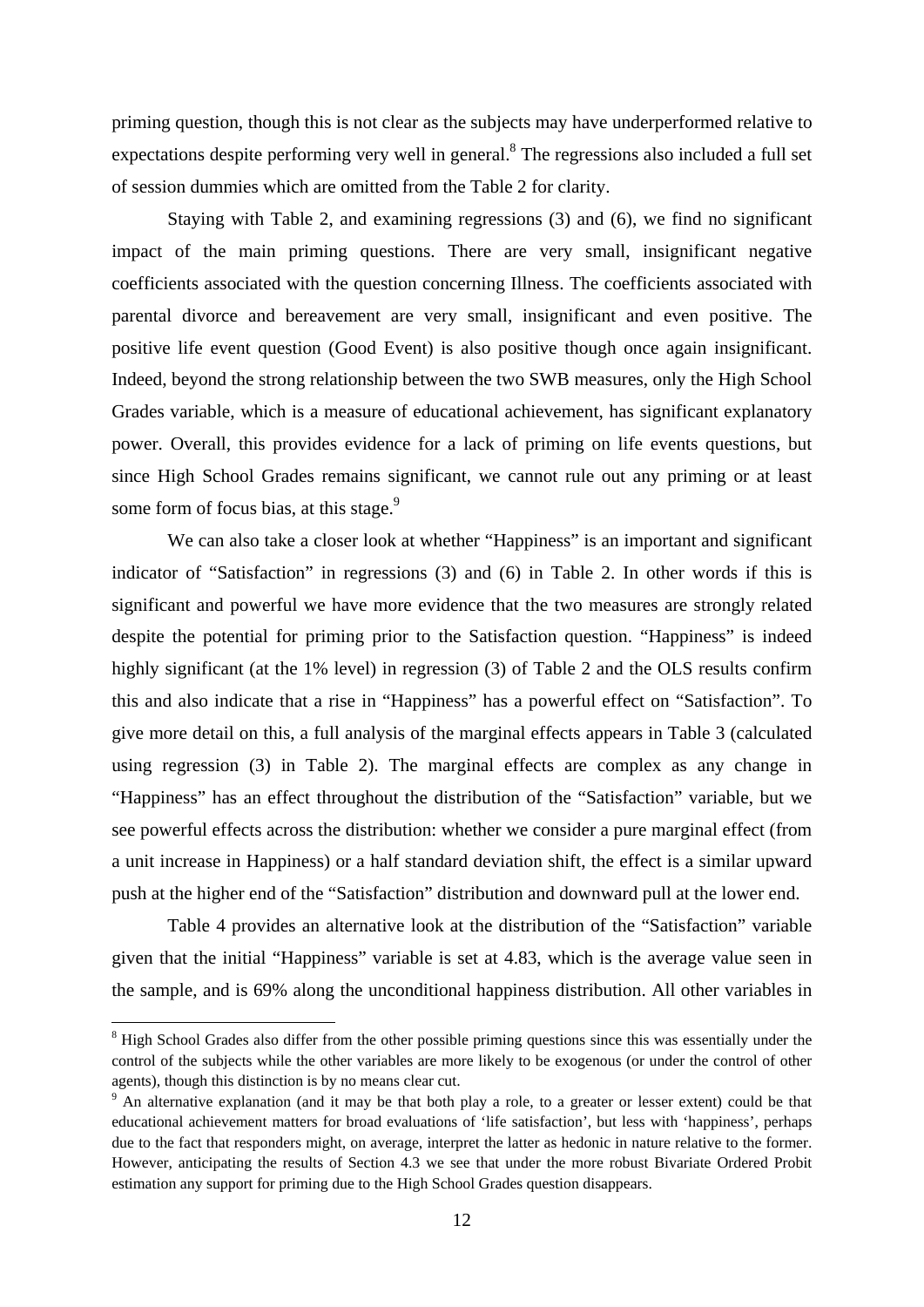the happiness regression are also set at their arithmetic average for the sample (for example the average age is 19.59 years and gender is set at 53% male, 47% female), so we are essentially looking at the postulated distribution of Satisfaction for a subject that is theoretically completely average across all independent variables and in the Happiness report. What is remarkable is that this theoretically average subject would be most likely to report a Satisfaction value of 7, which is 70% along the unconditional Satisfaction distribution – which is almost identical to the distributional position of his/her Happiness report. Put simple, anyone who is about 70% along the Happiness dimension is most likely to be also 70% along the Satisfaction dimension despite the potential for priming between the two reports. This provides another indication of the consistency of the two measures though as with the univariate regressions this is merely indicative and a purer test for priming requires a bivariate analysis which will be the topic of our next section.

## 4.3 Joint Life Satisfaction Equation Regressions and Tests

So far we have seen strong evidence that the initial and final measures of SWB are strongly related and that there is surprisingly little priming despite the deliberate attempt to give priming the best possible chance. However, we have yet to jointly regress both measures on the full set of independent variables including the potential priming. To this end we carry out a Bivariate Ordered Probit regressing both happiness measures as reported in Table 5. Here the regression equation is essentially the same as in equation (1) except that each measure (Happiness and Satisfaction) is regressed on the set of independent variables under the assumption that the errors are jointly normal distributed.  $U_i$  in (1) can now be considered to be a vector of the *measured* utility of individual *i* using both reported measures (Happiness and Satisfaction), with  $x_k$  now a matrix of two sets of ' $k$ ' controls, including demographic characteristics, for each measure and  $q_l$  a matrix of two sets of the '*l*' priming questions, again, for each happiness measure.

Table 5 indicates that there are no gender effects. Moreover, the two key life event questions relating to Bereavement and Illness, that were important in the individual regressions remain key for the bivariate regression. They are once again significant and have a predictable sign.

What we need to understand is whether the coefficients can be thought of as essentially identical (given appropriate rescaling). Hence, we carry out a series of Chisquared tests as reported in Table 6. Consistent with our earlier analysis, we find we cannot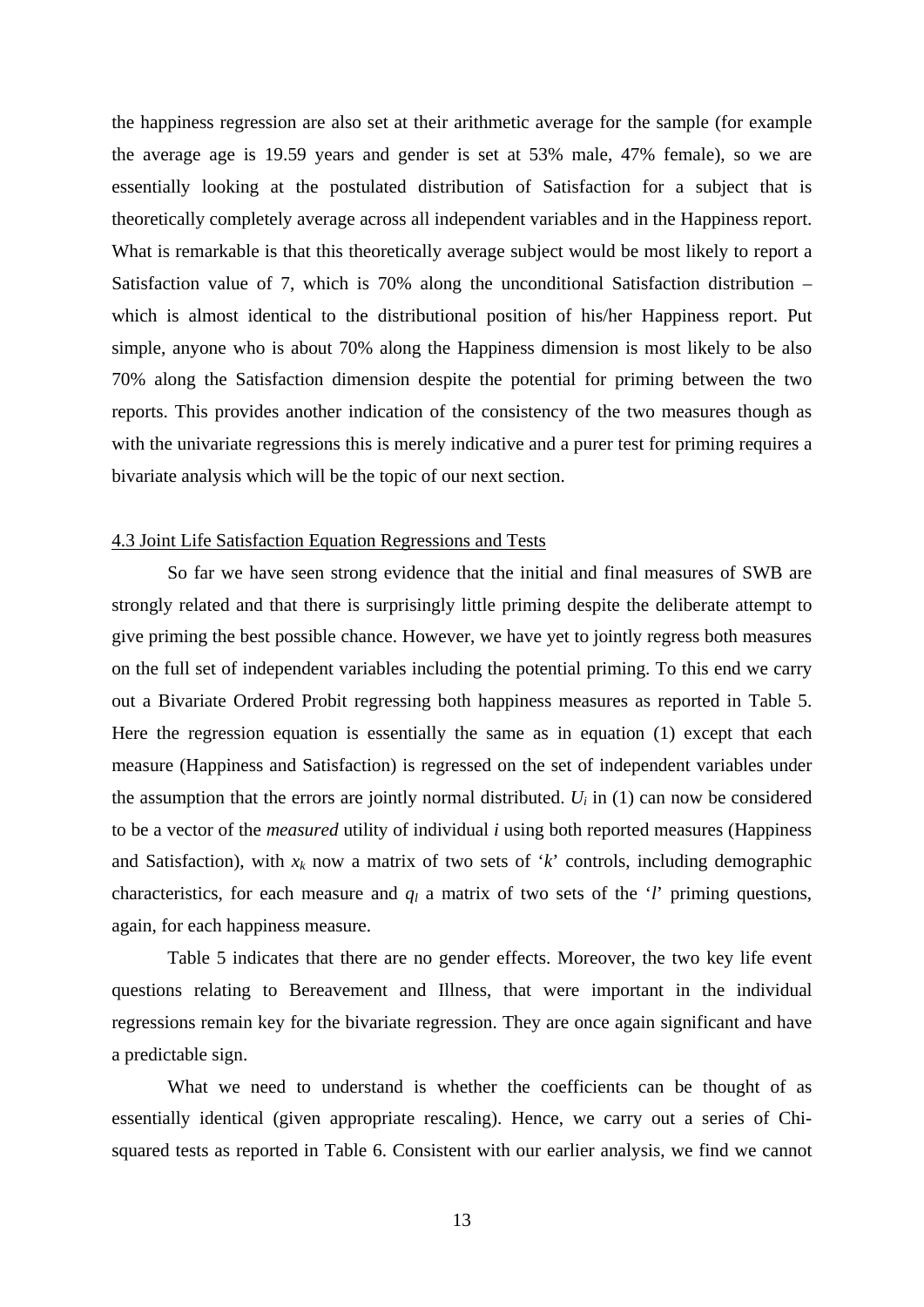reject the hypothesis that coefficients have an identical effect on Happiness and Satisfaction in combination (see Table 6a).

We do not stop with Table 6a since it is possible that there might be priming in one direction generated by a positive life question but that this is precisely compensated for by the negative life event questions priming subjects in the opposite direction leaving the false overall impression of a lack of priming. We check for this possibility by also running individual Chi-squared tests on Good Event, Bereavement, Illness, Parental Divorce, High School Grades and Additions separately. From Table 6b to 6g, we note that the hypothesis that the respective coefficients are equal cannot be rejected for all of these variables with the exception of Illness. However, the startling thing about the result on the Illness variable is that the effect of this variable seems stronger *prior* to the attempted priming since it the coefficient is significantly larger in the initial Happiness regression than in the final Satisfaction regression. This suggests that if there is a differential effect stemming from the Illness variable it is *not* due to priming in the traditional sense, but may be related to differences between perceptions about the two SWB questions.

To summarize, from the Bivariate Ordered Probit estimation and the full tranche of Chi-squared tests there is no evidence of positive priming from the Good Event or High School Grade questions and no evidence of negative priming from the Bereavement, Illness and Parental Divorce questions.

## 5. Conclusion

We find no evidence of priming in a controlled laboratory experiment in which we purposefully attempted to prime our subjects. The paper has suggested a new approach to the problem. We first ask for a happiness report and then expose our subjects to a variety of distracting tasks, then subject them to questioning on recent positive and negative life events and then ask them to report life satisfaction. In many cases our subjects had experienced significant life shocks in recent years and reminding them of this might in principle have influenced their answers to the subjective well-being questions. However, their second reports were strongly consistent with their first answers despite this potential priming effect. Hence, subjects appear to be capable of distinguishing between global subjective well-being (such as happiness or life satisfaction typically requested in surveys) and their short-run mood (that might be generated by the priming effect).

A simple plot of our data provided the first evidence that the two well-being measures were strongly correlated despite our attempt to prime the subjects to create a wedge between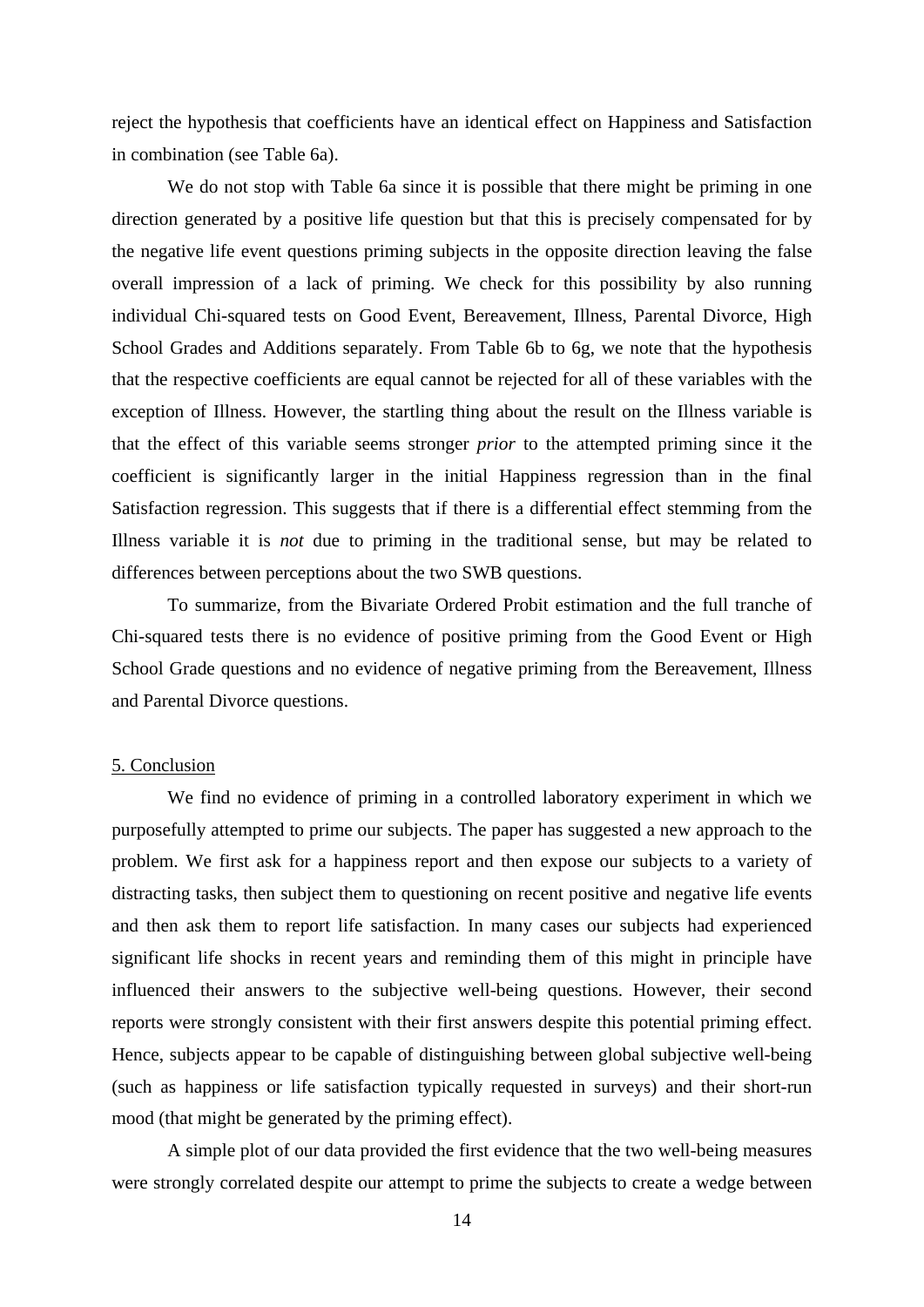their two reports. Next we carried out a number of Ordered Probit and OLS regressions which verified the influence of some of the life events upon reported happiness and life satisfaction, but we saw that these effects essentially vanished when the initial happiness measure was included in a regression of the final measure on the full set of characteristics and life event variables. This indicates that *important life events were likely already factored into the initial happiness report*, which provides additional evidence against priming. Finally, we carried out a Bivariate Ordered Probit and a related series of Chi-squared tests to check whether we could reasonably assume that the two well-being measures were essentially identical. Our results indicated that we could, with the single exception of the variable that related to recent family illness (however, even here the results indicated that the issue was unlikely to be negative priming). Our results seem to indicate that survey data are surprisingly robust to priming concerns.

## References

Andrews, F. M., Withey, S. B., 1976. Social indicators of well-being: Americans' perception of life quality. New York: Plenum.

Bernanke, B.S., 2010. Commencement Address: The Economics of Happiness. Remarks by Benjamin S. Bernanke, Chairman Board of Governors of the Federal Reserve System, the University of South Carolina, Columbia, South Carolina.

Bernheim, B.D., 2008. Behavioral Welfare Economics, mimeo.

Diener, E., 1994. Assessing subjective well-being: progress and opportunities, Social Indicators Research, 31, 103-157.

Di Tella, R., MacCulloch, R.J., Oswald, A.J., 2001. Preferences over inflation and unemployment: Evidence from surveys of happiness, American Economic Review, 91, 335- 341.

Easterlin, R.A., 2001. Income and happiness: Towards a unified theory, The Economic Journal, 111, 465-484.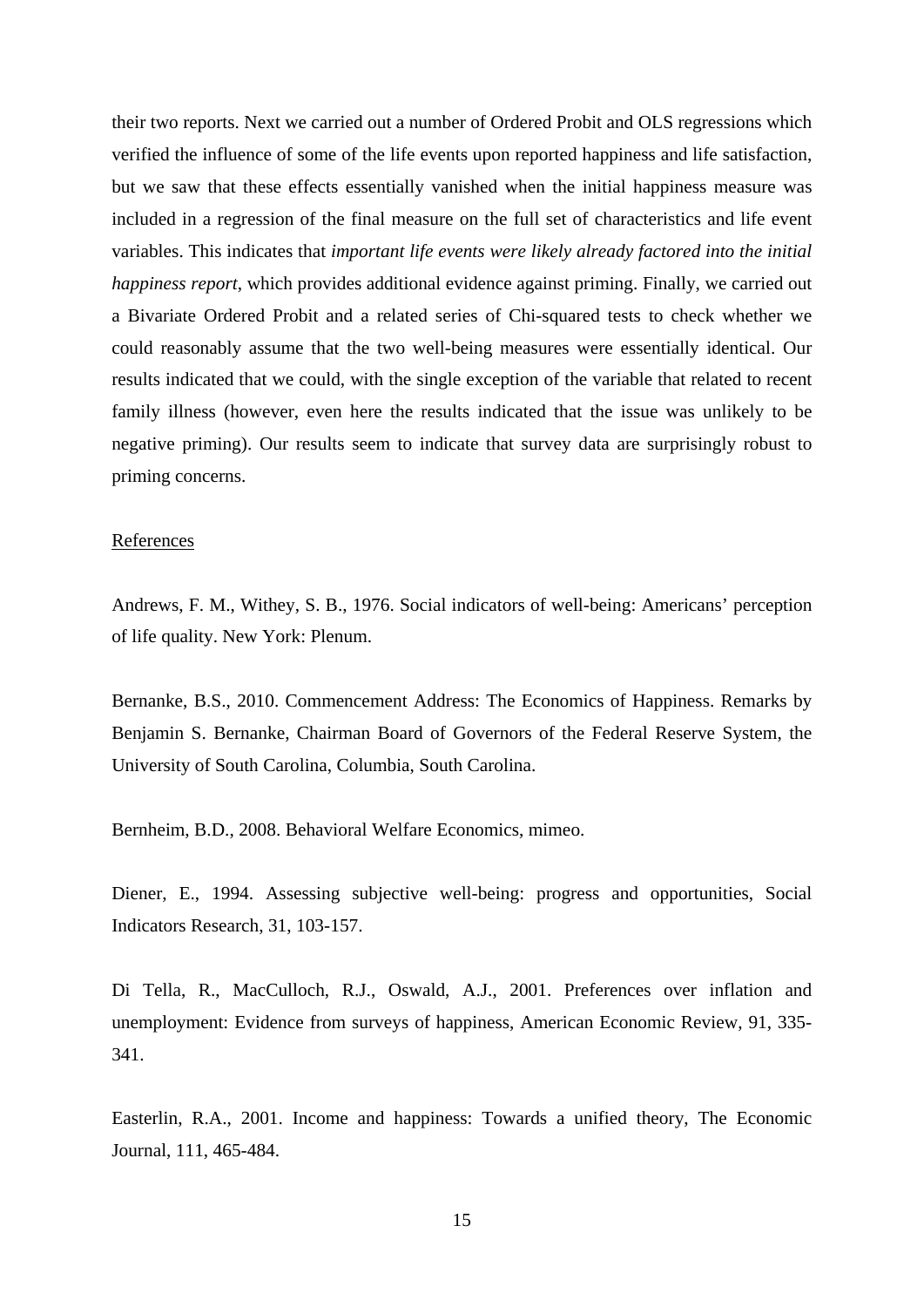Frey, B.S., Stutzer, A., 2002. Happiness and Economics, Princeton: Princeton University Press.

Gneezy, U., Rustichini, A., 2000. Pay enough or don't pay at all, Quarterly Journal of Economics 115, 791-810.

Kammann, R., Flett, R., 1983. Affectometer 2. A scale to measure current level of happiness, Australian Journal of Psychology, 35, 259-265.

Krueger, A.B., Schkade, D.A., 2008. The reliability of subjective well-being measures, Journal of Public Economics, 92, 1833-1845.

Lucas, R.E., Dyrenforth, P. E., Diener, E., in press. Four myths about subjective well-being, Social and Personality Compass.

Niederle, M., Vesterlund, L., 2007. Do women shy away from competition? Do men compete too much?, Quarterly Journal of Economics 122, 1067-1101.

Oswald, A.J., Proto, E., Sgroi, D., 2009. Happiness and productivity, IZA Discussion Paper 4645.

Pavot, W., Diener, E., 1993. The affective and cognitive context of self-reported measures of subjective well-being, Social Indicators Research, 28, 1-20.

Proto, E., Sgroi, D., Oswald, A.J., 2010. Are happiness and productivity lower among university students with newly-divorced parents? An experimental approach, IZA Discussion Paper 4755.

Schwarz, N., Clore, G.L., 1983. Mood, misattribution, and judgements of well-being: Informative and directive functions of affective states, Journal of Personality and Social Psychology, 45, 513-523.

Schwarz, N., 1987. Stimmung als information: Untersuchungen zum einfluss von stimmungen auf die bewertung des eigenen lebens. Heidelberg: Springer Verlag.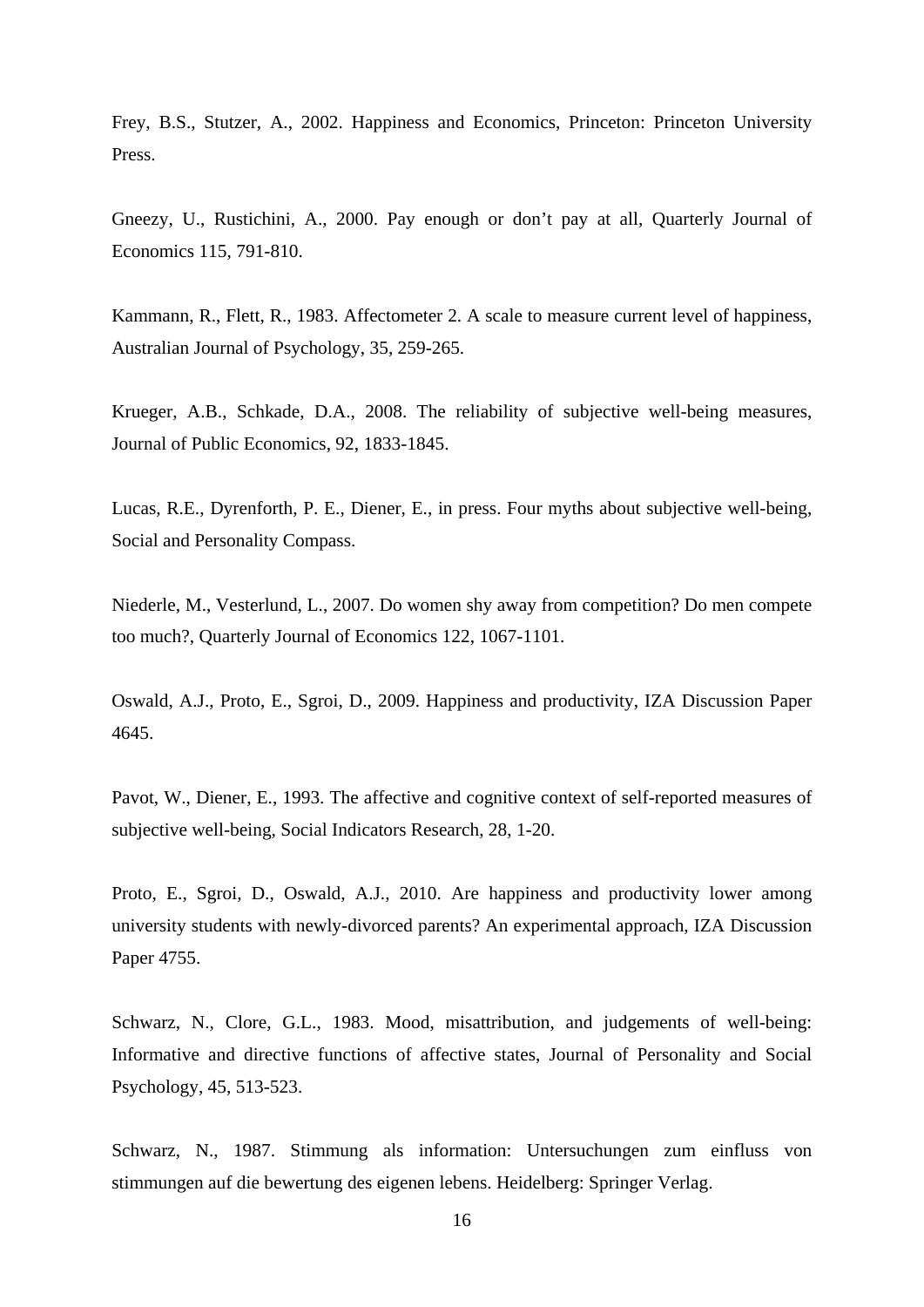Schwarz, N., 1999. Self-reports: How the questions shape the answers, American Psychologist, 54, 93-105.

Schwarz, N., 2007. Cognitive aspects of survey methodology, Applied Cognitive Psychology, 21, 277-287.

Smith, D.M., Schwarz, N., Roberts, T.R., Ubel, P.A., 2006. Why are you calling me? How study introductions change response patterns, Quality of Life Research, 15, 621-630.

Schuman, H., Presser, S., 1981. Questions and answers in attitude surveys: Experiments on question form, wording and context. New York: Academic Press.

Stiglitz, J.E., Sen, A., Fitoussi, J-P., 2009. Report of the commission on the measurement of economic performance and social progress, CMEPSP (www.stiglitz-sen-fitoussi.fr).

Stone, A.A, Schwartz, E.S., Broderick, J.E., Deaton, A., 2010. A snapshot of the age distribution of psychological well-being in the United States, Proceedings of the National Academy of Sciences (www.pnas.org/cgi/doi/10.1073/pnas.1003744107).

Strack, F., Martin, L.L., Schwarz, N., 1988. Priming and communication: Social determinants of information use in judgements of life satisfaction, European Journal of Social Psychology, 18, 429-442.

Strack, F., Schwarz, N., Gschneidinger, E., 1985. Happiness and reminiscing: The role of time perspective, mood, and mode of thinking, Journal of Personality and Social Psychology, 49, 1460-1469.

Tourangeau, R., Rasinski, K. A., Bradburn, N., 1991. Measuring happiness in surveys: a test of the subtraction hypothesis, Public Opinion Quarterly, 55, 255-266.

Yardley, J.K., Rice, R.W., 1991. The relationship between mood and subjective well-being, Social Indicators Research, 24, 101-111.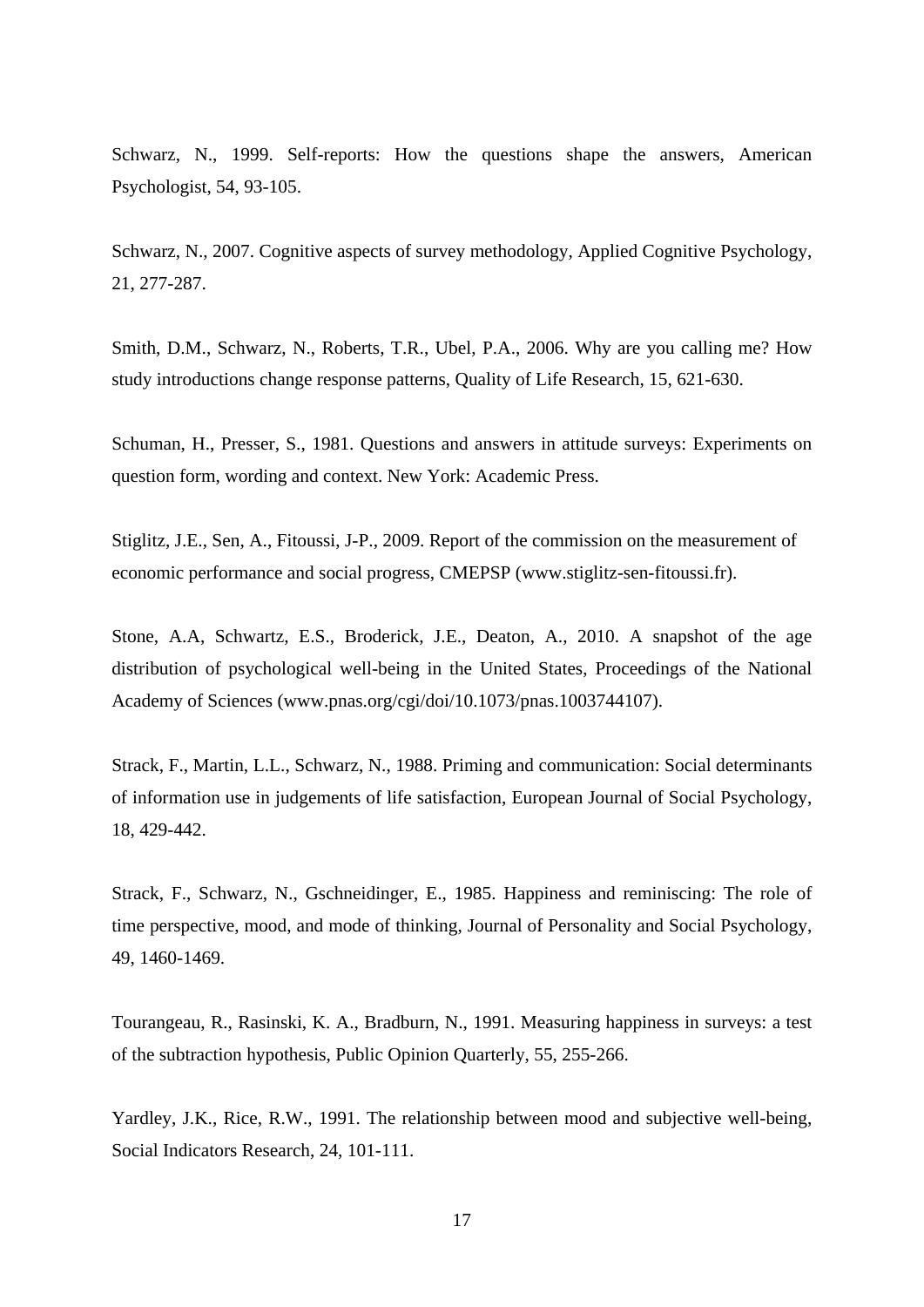## **Appendix A: Tables**

| Variable                  | #Observations | Mean  | <b>Std Error</b> | Min            | Max |
|---------------------------|---------------|-------|------------------|----------------|-----|
| (Initial) Happiness       | 269           | 4.84  | 0.94             | $\overline{2}$ | 7   |
| (Final) Satisfaction      | 268           | 7.01  | 1.67             | 2              | 10  |
| Age                       | 259           | 19.61 | 1.54             | 18             | 30  |
| <b>Year Study</b>         | 259           | 2.06  | 1.13             | 1              | 5   |
| Male                      | 261           | 0.52  | 0.5              | $\Omega$       | 1   |
| <b>High School Grades</b> | 255           | 0.53  | 0.25             | $\Omega$       | 1   |
| <b>Additions</b>          | 267           | 18.10 | 8.86             | 2              | 50  |
| <b>Gmat MATH</b>          | 269           | 3.06  | 1.46             | $\Omega$       | 5   |
| <b>Bereavement</b>        | 269           | 0.53  | 0.49             | $\theta$       | 1   |
| Good Event                | 268           | 1.02  | 0.44             | $\theta$       |     |
| <b>Parental Divorce</b>   | 268           | 0.1   | 3.01             | $\theta$       |     |

**Table 1: Data description**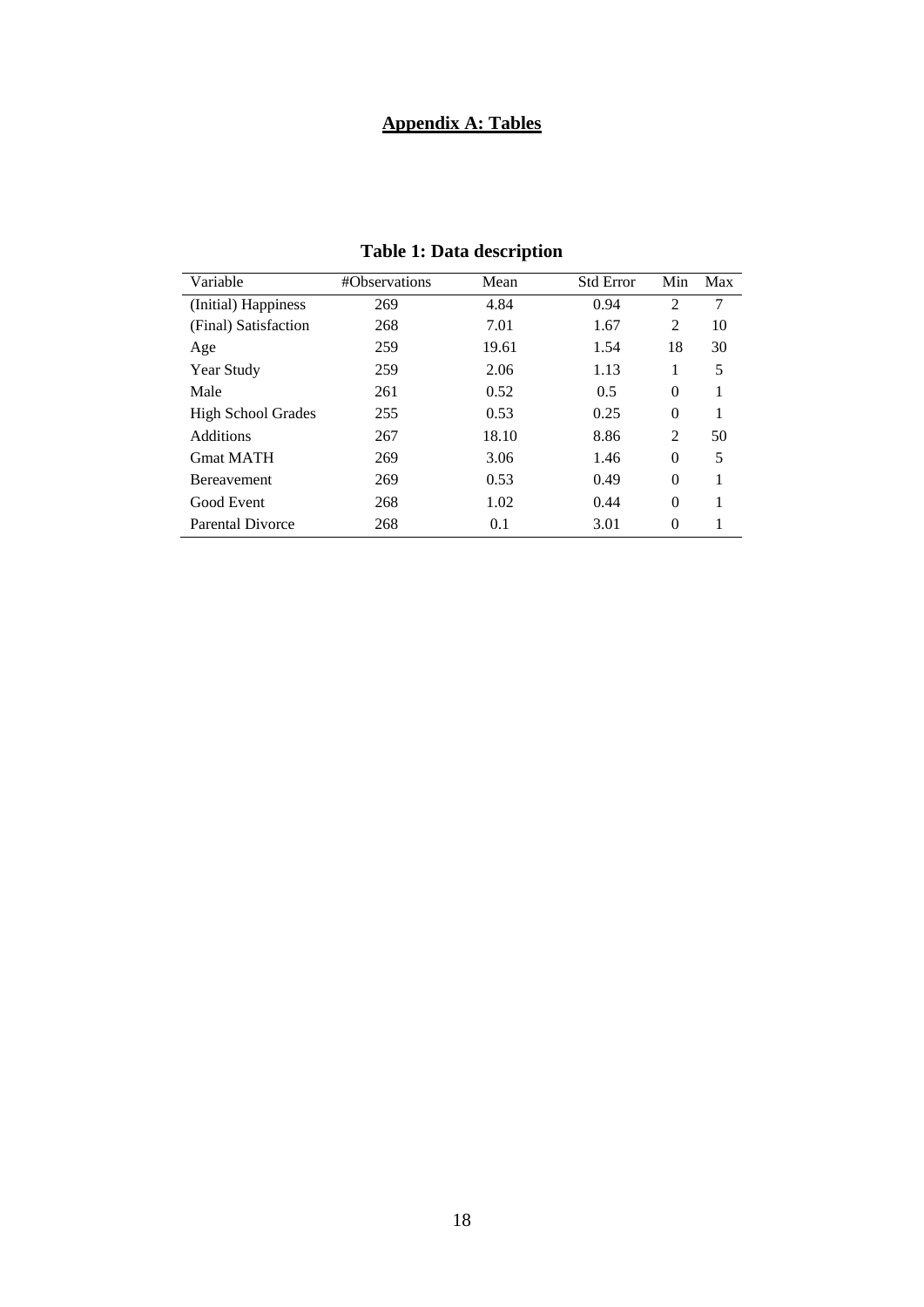|                           | (1)         | (2)          | (3)          | (4)         | (5)          | (6)          |
|---------------------------|-------------|--------------|--------------|-------------|--------------|--------------|
| <b>VARIABLES</b>          | Initial     | Final        | Final        | Initial     | Final        | Final        |
|                           | Happiness   | Satisfaction | Satisfaction | Happiness   | Satisfaction | Satisfaction |
| Age                       | $-0.0991$   | 0.0351       | 0.0943       | $-0.0784$   | 0.0629       | 0.138        |
|                           | (0.0692)    | (0.0660)     | (0.0670)     | (0.0575)    | (0.108)      | (0.0936)     |
| Year Study                | 0.0869      | $-0.0652$    | $-0.121$     | 0.0651      | $-0.141$     | $-0.203*$    |
|                           | (0.0912)    | (0.0870)     | (0.0879)     | (0.0757)    | (0.142)      | (0.123)      |
| Male                      | 0.102       | 0.123        | 0.0955       | 0.0649      | 0.146        | 0.0835       |
|                           | (0.152)     | (0.145)      | (0.146)      | (0.126)     | (0.237)      | (0.205)      |
| <b>High School Grades</b> | 0.115       | $0.555**$    | $0.600**$    | 0.0674      | 0.889*       | $0.825**$    |
|                           | (0.296)     | (0.281)      | (0.284)      | (0.244)     | (0.458)      | (0.395)      |
| Additions                 | 0.00904     | 0.0196*      | 0.0176       | 0.00808     | 0.0319*      | 0.0242       |
|                           | (0.0116)    | (0.0110)     | (0.0111)     | (0.00953)   | (0.0179)     | (0.0155)     |
| <b>Gmat MATH</b>          | $-0.0170$   | 0.00541      | 0.0155       | $-0.00949$  | 0.0372       | 0.0462       |
|                           | (0.0541)    | (0.0514)     | (0.0518)     | (0.0448)    | (0.0842)     | (0.0726)     |
| Bereavement               | $-0.102$    | 0.0190       | 0.0710       | $-0.0740$   | 0.0453       | 0.116        |
|                           | (0.143)     | (0.136)      | (0.137)      | (0.118)     | (0.222)      | (0.191)      |
| Illness                   | $-0.701***$ | $-0.347**$   | $-0.00283$   | $-0.577***$ | $-0.574**$   | $-0.0213$    |
|                           | (0.164)     | (0.153)      | (0.160)      | (0.133)     | (0.249)      | (0.224)      |
| Good Event                | $0.213**$   | $0.202**$    | 0.123        | $0.167**$   | $0.302**$    | 0.142        |
|                           | (0.0893)    | (0.0847)     | (0.0860)     | (0.0733)    | (0.138)      | (0.120)      |
| Parental Divorce          | 0.320       | 0.187        | 0.0349       | 0.265       | 0.408        | 0.154        |
|                           | (0.235)     | (0.222)      | (0.225)      | (0.193)     | (0.362)      | (0.314)      |
| (Initial) Happiness       |             |              | $0.683***$   |             |              | 0.958***     |
|                           |             |              | (0.0836)     |             |              | (0.107)      |
| Constant                  |             |              |              | 5.921***    | 4.495**      | $-1.179$     |
|                           |             |              |              | (1.123)     | (2.110)      | (1.926)      |
| Session dummy             | Yes         | Yes          | Yes          | Yes         | Yes          | Yes          |
| Observations              | 251         | 251          | 251          | 251         | 251          | 251          |
| R-squared                 |             |              |              | 0.166       | 0.101        | 0.335        |

**Table 2: Regressions of initial reported happiness and final reported life satisfaction on various independent variables** 

Note: regression (1) is an Ordered Probit in which initial reported happiness (gained at the start of the experiment before the potential "priming") is regressed on various independent variables. Regression (2) is an Ordered Probit which regresses final reported life satisfaction (reported at the end of the experiment after the potential "priming") on the same set of independent variables. Regression (3) is an Ordered Probit which regresses final reported life satisfaction on the same group of independent variables and also on initial reported happiness. The major priming variables –Illness and Good Event cease to be significant in regression (3) indicating that they are fully incorporated into initial reported happiness providing evidence of a lack of priming. Regressions  $(4) - (6)$  carry out the respective regressions but using ordinary least squares. Standard errors are in parentheses and significance is indicated as follows: \*\*\* p<0.01, \*\* p<0.05, \* p<0.1. Cuts and session dummies are omitted for clarity.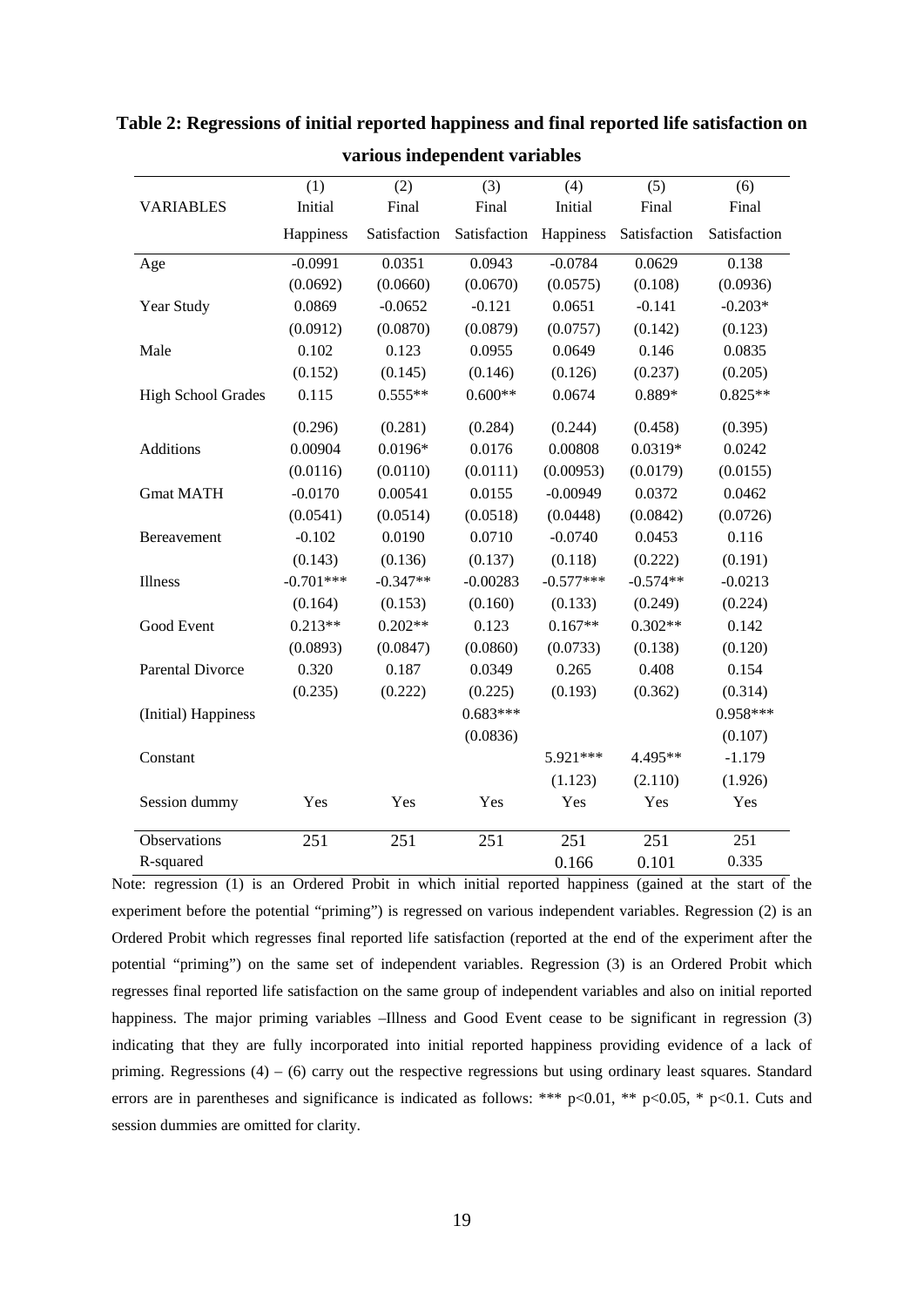| The change in   | Av change    |           |           |           |           |           |           |        |        |        |
|-----------------|--------------|-----------|-----------|-----------|-----------|-----------|-----------|--------|--------|--------|
| the happiness   | across       |           |           |           |           |           |           |        |        |        |
| report          | distribution | 2         | 3         | 4         | 5         | 6         |           | 8      | 9      | 10     |
| from $1$ to $7$ | 0.1951       | $-0.2339$ | $-0.2357$ | $-0.1611$ | $-0.1319$ | $-0.0988$ | $-0.0165$ | 0.3074 | 0.3529 | 0.2175 |
| $+$ half of one |              |           |           |           |           |           |           |        |        |        |
| standard        | 0.0540       | $-0.0086$ | $-0.0282$ | $-0.0381$ | $-0.0513$ | $-0.0611$ | $-0.0557$ | 0.1314 | 0.0900 | 0.0217 |
| $+1$ unit       | 0.0585       | $-0.0083$ | $-0.0291$ | $-0.0406$ | $-0.0558$ | $-0.0674$ | $-0.0621$ | 0.1455 | 0.0962 | 0.0216 |

**Table 3: Marginal effects of a change in the initial reported happiness on the distribution of reported life satisfaction** 

Note: To give an example of how the marginal change measure works glance at the "+1 unit of reported happiness" row. This measures the impact of a marginal increase of reported happiness by 1 across the entire distribution. For instance if reported happiness was one unit higher then the likelihood of a report of 8 out of 10 for satisfaction would go up by 14.55% but the chance of a 6 out of 10 would fall by 6.74%. Similarly the top row reports the impact of a shift from the lowest report (1 out of 7) to the highest (7 out of 7) on the entire distribution of satisfaction reports while the second row measures the impact of an increase in half a point of standard deviation in the happiness report. The satisfaction level of 1 is not reported (it is the residual value).

## **Table 4: Imputed distribution of final reported life satisfaction when all variables including initial reported happiness are set at their mean values**

| <b>Satisfaction level</b> |       |       |       | 6 |                                 |       |       |
|---------------------------|-------|-------|-------|---|---------------------------------|-------|-------|
| Probability               | 0.004 | 0.019 | 0.034 |   | $0.061$ $0.104$ $0.362$ $0.316$ | 0.087 | 0.012 |

Note: The "Happiness" value of 4.83 is the average initial reported happiness level in the sample. The other average values are reported in Table 1. The satisfaction level of 1 is not reported (it is the residual value).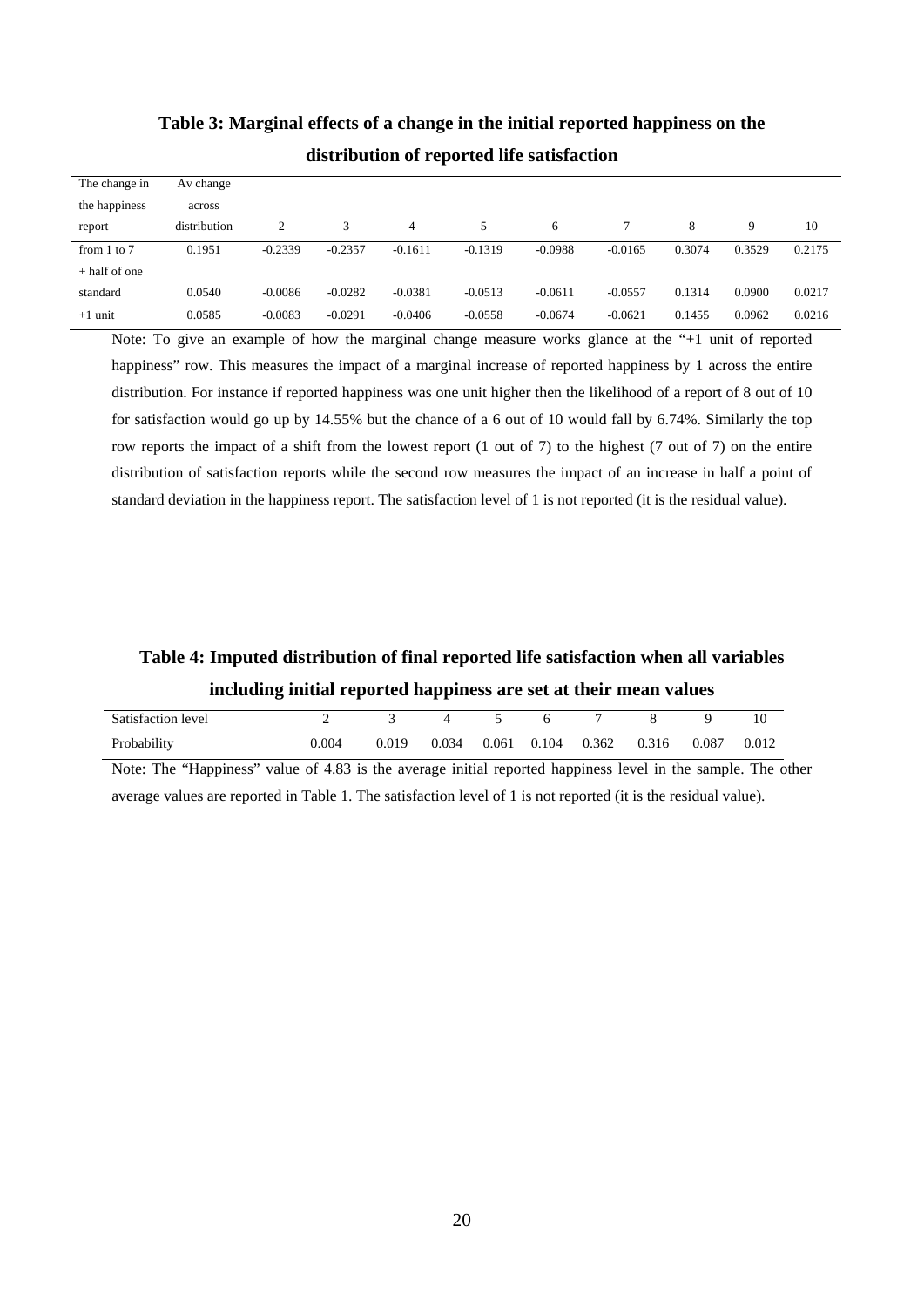|                           | (1)                   | (2)                 |
|---------------------------|-----------------------|---------------------|
| <b>VARIABLES</b>          | Initial reported      | Final reported life |
|                           | happiness             | satisfaction        |
|                           | (start of experiment) | (end of experiment) |
| Age                       | $-0.0994$             | 0.0347              |
|                           | (0.0690)              | (0.0660)            |
| Year Study                | 0.0905                | $-0.0649$           |
|                           | (0.0910)              | (0.0869)            |
| Male                      | 0.0989                | 0.122               |
|                           | (0.152)               | (0.145)             |
| <b>High School Grades</b> | 0.101                 | $0.558**$           |
|                           | (0.296)               | (0.281)             |
| Additions                 | 0.00942               | 0.0199*             |
|                           | (0.0115)              | (0.0110)            |
| <b>Gmat MATH</b>          | $-0.0167$             | 0.00731             |
|                           | (0.0540)              | (0.0514)            |
| Bereavement               | $-0.107$              | 0.0175              |
|                           | (0.142)               | (0.135)             |
| Illness                   | $-0.698***$           | $-0.343**$          |
|                           | (0.164)               | (0.153)             |
| Good Event                | $0.206**$             | $0.205**$           |
|                           | (0.0892)              | (0.0847)            |
| <b>Parental Divorce</b>   | 0.315                 | 0.185               |
|                           | (0.233)               | (0.222)             |
| <b>Session Dummies</b>    | Yes                   | Yes                 |
| Observations              | 251                   | 251                 |
|                           |                       |                     |

**Table 5: Joint regression of initial reported happiness and final reported life satisfaction on various independent variables using Bivariate Ordered Probit estimation** 

Note: The joint estimation technique (Bivariate Ordered Probit) estimates the impact of the independent variables on the two dependent variables (initial reported happiness and final reported life satisfaction) simultaneous. Standard errors are in parentheses and significance is indicated as follows: \*\*\* p<0.01, \*\* p<0.05, \* p<0.1. Cuts and session dummies are omitted for clarity.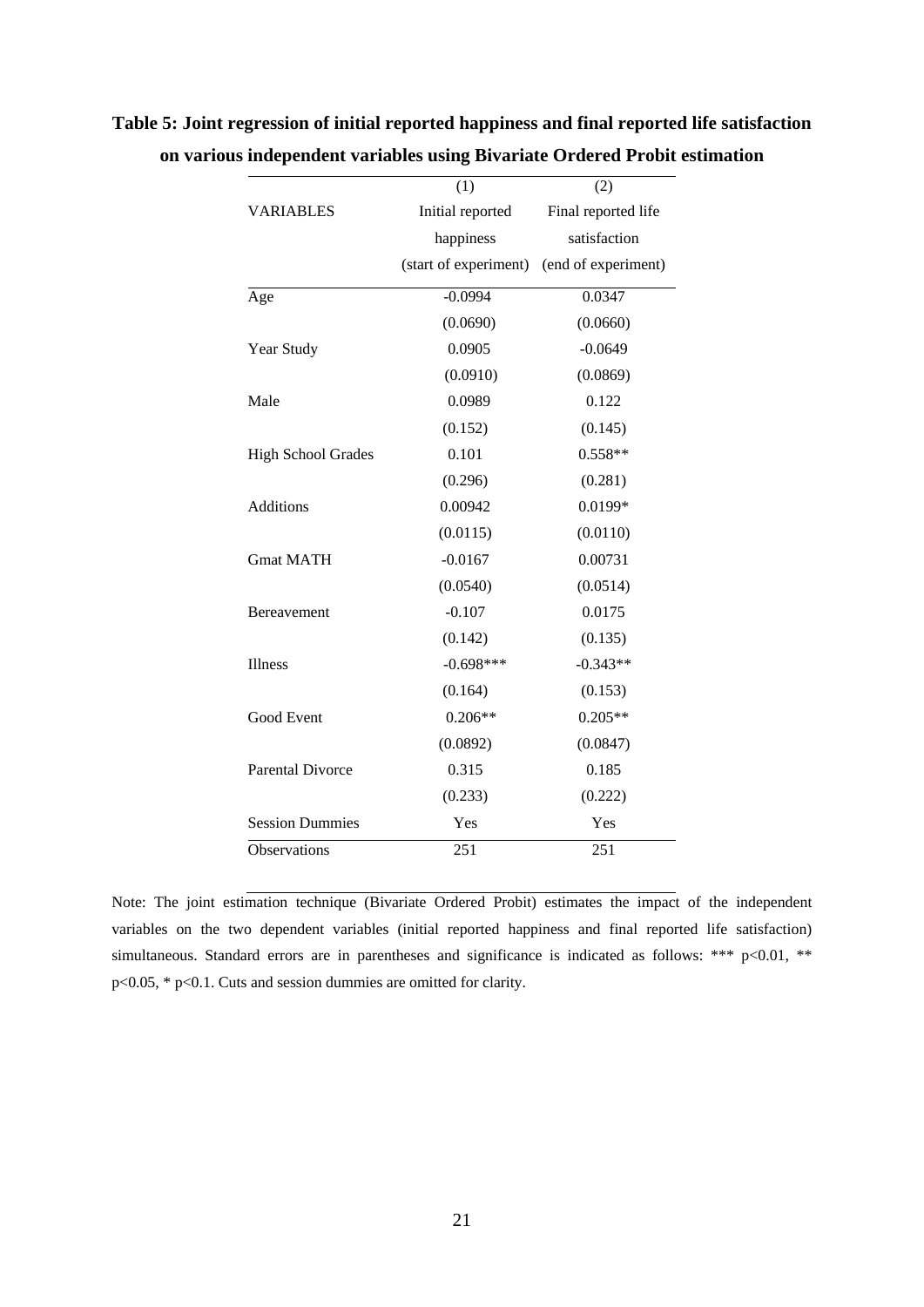## **Table 6: Chi-squared tests which examine whether the coefficients on initial reported happiness differ from those on final reported life satisfaction**

(a) Test on H0 of [Happiness]All coeff. - [Satisfaction]All coeff. = 0  $Chi2(21) = 21.86$  $Prob > Chi2 = 0.4074$ (b) Test on H0 of [Happiness]Good Event - [Satisfaction]Good Event =  $0$  $Chi2(1) = 0.00$  $Prob > Chi2 = 0.9860$ (c) Test on H0 of: [Happiness]Bereavement - [Satisfaction]Bereavement =  $0$  $Chi2(1) = 0.78$  $Prob > Chi2 = 0.3781$ (d) Test on H0 of: [Happiness]Illness - [Satisfaction]Illness = 0  $Chi2(1) = 4.80$  $Prob > Chi2 = 0.0285$ (e) Test on H0 of: [Happiness]Parental Divorce - [Satisfaction]Parental Divorce = 0  $Chi2(1) = 0.32$  $Prob > Chi2 = 0.5743$ (f) Test on H0 of: [Happiness]High School Grades - [Satisfaction]High School Grades = 0  $Chi2(1) = 2.42$  $Prob > Chi2 = 0.12$ 

 $(g)$  Test on H0 of: [Happiness]additions = [Satisfaction]additions

chi2( $1$ ) = 0.84  $Prob > chi2 = 0.3603$ 

Note: The Chi-squared tests were performed on the Bivariate Ordered Probit regression in table 5. All of these Chi-squared tests are passed indicating that the null hypotheses that the coefficients on the Good Event, Bereavement, Illness, Parental Divorce and High School Grades parameters are identical in both parts of the Bivariate Ordered Probit cannot be rejected either jointly (tested in part a) or individually (tested in parts b through g respectively) with the exception of the individual test on Illness.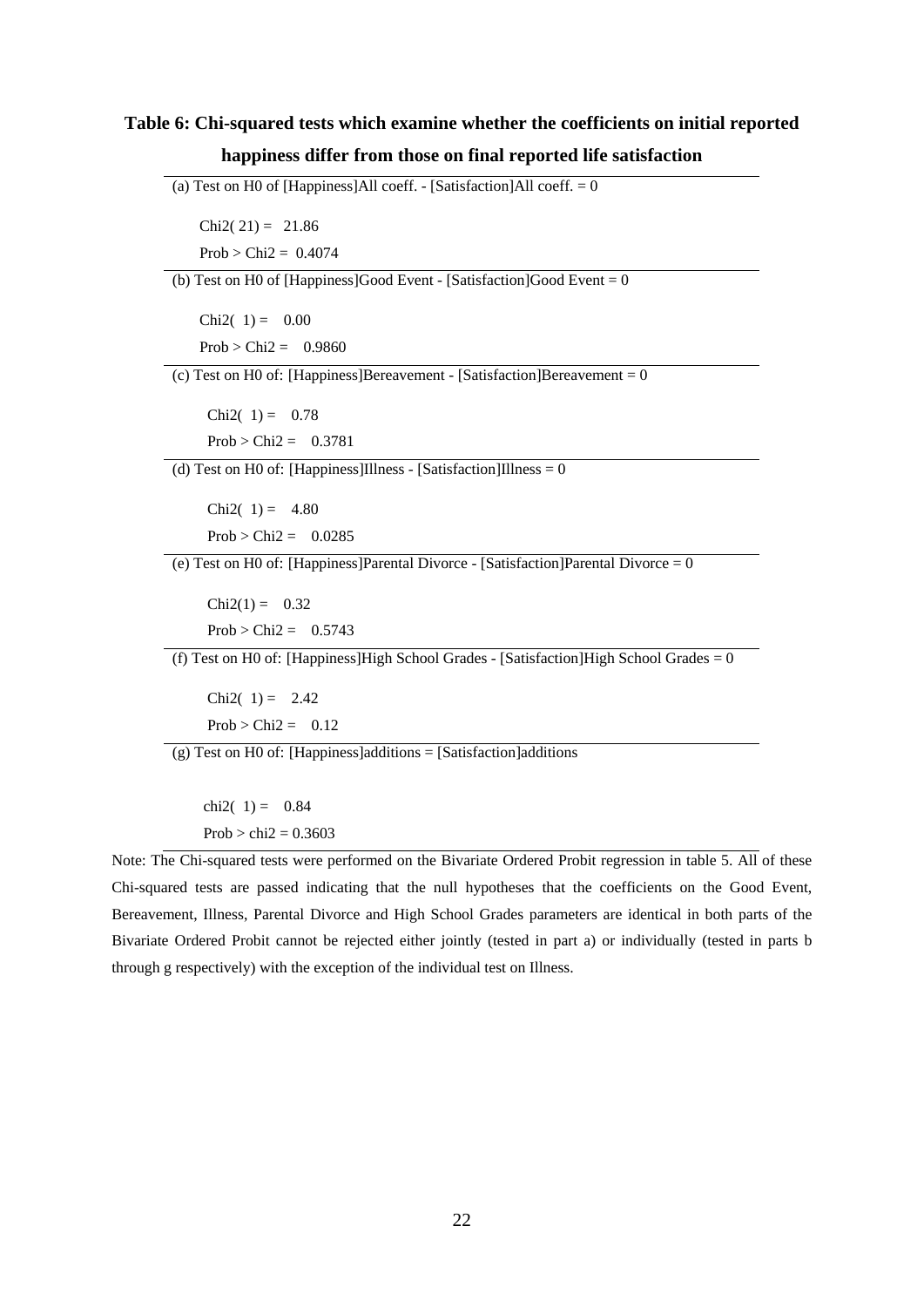## **Appendix B: Experimental Instructions**

Notes: X is the experimenter; Y, Z, etc. are assistants. Parts in the square brackets are descriptive and were not read out to subjects.

#### **Instructions**

#### **[Subjects are registered and invited to enter room]**

Welcome to the session. My name is X, and working with me today are Y and Z. Together we will be carrying out some research and your input will be extremely valuable to us. You will be asked to perform a small number of tasks and will be paid both a show-up fee (of £5) and an amount based on how you perform. Please do not talk to each other at any stage in the session. If you have any questions please raise your hands, but avoid distracting the others in the room.

You will now receive ID cards and you are asked to sit at the computer corresponding to the ID number. Everything is done anonymously – your performance will simply be recorded based on the ID card, and not your names. You will find some paper and a pen next to your computer – use them if you wish. Please do not use calculators or attempt to do anything other than answer the questions through mental arithmetic. If we observe any form of cheating it will invalidate your answers and you will be disqualified.

#### **[Questionnaire 1: initial happiness question]**

First of all please maximize the file called "Intro.xls" and complete the question as indicated. Once you have done this, please save and close the file.

#### **[Wait for questionnaire 1 to be completed – no time pressure but typically 1-2 minutes is enough]**

Look away from your screens for a moment. You will next have 10 minutes to add a sequence of numbers together and enter your answers in a column labeled "answer". Please do your best as you will be paid based on the number of correct answers that you produce at a rate of 25p per correct answer. When the ten minutes are up I will ask you to stop what you are doing. When asked to stop please leave the software open on you screens as we will need to visit your computers to save your work. Now look at your screens. You will find that a file called "Numberadditions.xls" is open but minimized on your screen. Please now open the file by clicking on the tab. You have ten minutes!

#### **[10 minutes: numerical additions]**

Please stop what you are doing. We will now visit your computers and save your work. They will also place a sheet faced down next to your keyboards. Please do not turn over the sheet until I ask.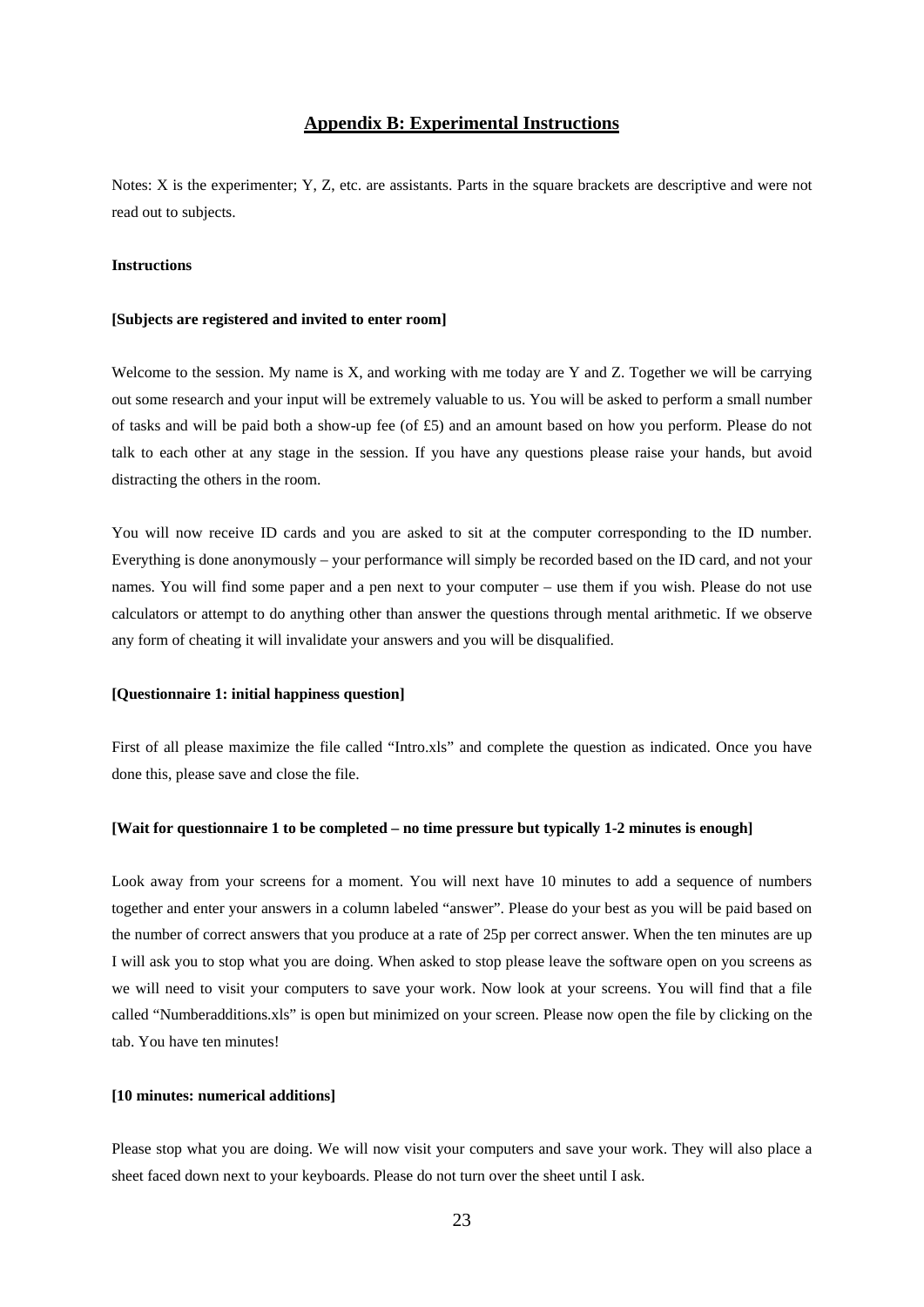#### **[Y and Z move to terminals, save the files and maximize the "GMAT" files]**

For the second task we would like you answer a small number of questions. You will see that the file in front of you allows you to enter a letter from "a" to "e", corresponding to a multiple-choice answer. You will have 5 minutes to attempt these questions, and once again your payment depends upon how many you get correct at a rate of 50p per correct answer. Please turn over the sheets and begin. You have 5 minutes.

#### **[5 minutes: GMAT MATH-style test]**

Please stop what you are doing. We will once again visit your computers and save your work.

#### **[Questionnaire 2: control questions, life event questions and final life Satisfaction question]**

I would now like to ask you complete a questionnaire which should be open in front of you on your allocated computer. It is vital for our research that you answer as honestly as you can, and I would like to stress to you that as with the rest of your input today, your questionnaire answers are entirely anonymous: we will only link your answers to the specific computer ID which you were randomly allocated at the start of today's proceedings. I would also like to stress that your payment does not depend upon your questionnaire answers. Completing the questionnaire is not a timed event, so please do not feel the need to rush. If you have any questions concerning the questionnaire or if anything is not clear please raise your hands and someone will come over and attempt to deal with your question. When you are done please save the questionnaire and then close Excel and wait a moment for the others to finish and to await further instructions. If you wish we can come to your computer and save the file for you – it is however vital that the file is saved before Excel is closed.

#### **[Wait for questionnaire to be completed – no time pressure, but typically 10 minutes is enough]**

Hopefully you have all had a chance to complete the questionnaire. If you need more time, then please raise your hand. If everyone has completed their questionnaires, please make sure it is saved and close Excel.

Now please leave the pen on your desk but bring all of the paper which was distributed with you (the test paper and the scrap paper) which we will destroy. It is essential that you bring your computer ID card when you come up for payment as it is only through this card that we can administer payment. You will also need to sign a receipt for your payments. Please now form an orderly queue to the side of the room and keep some distance from the person at the front while they are being paid.

Many thanks for taking part in today's session.

#### **[Payments handed out and receipts signed]**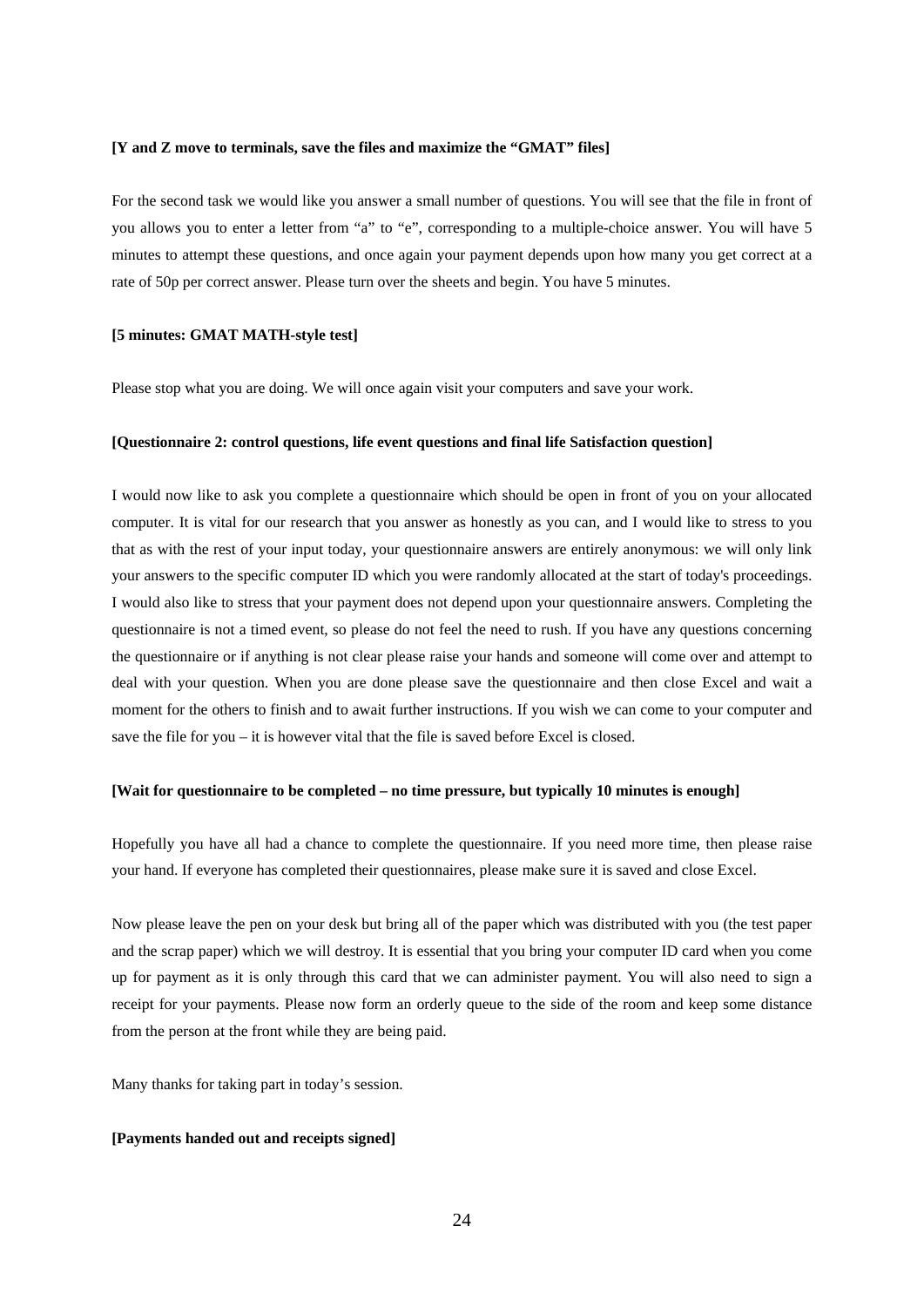## **Appendix C: Questionnaires**

#### **Questionnaire 1**

| <b>Happiness</b>                                                                                            |  |
|-------------------------------------------------------------------------------------------------------------|--|
|                                                                                                             |  |
| How would you rate your happiness at the moment? (1-7)                                                      |  |
| Note: 1 is completely sad, 2 is very sad, 3 is fairly sad, 4 is neither happy nor sad, 5 is fairly happy, 6 |  |
| is very happy, 7 is completely happy                                                                        |  |

Note: Answering this questionnaire was the first task required of the subjects.

## **Questionnaire 2**

Please insert your answers into the shaded boxes to the right: please scroll down until you have reached the end of the questionnaire as indicated.

## **Details**

What is your age? Are you a 1st year, 2nd year, 3rd year, graduate student, or other? (1/2/3/G/O) What is your gender? (M/F)

## **School Record**

Have you taken GSCE or equivalent in maths? (yes/no) IF SO: What was the highest grade possible for this course?  $(A/A^* / etc.)$ What was your grade? Give a percentage if you know it Have you taken A-level or equivalent in maths? (yes/no) IF SO: What was the highest grade possible for this course? What was your grade? Give a percentage if you know it









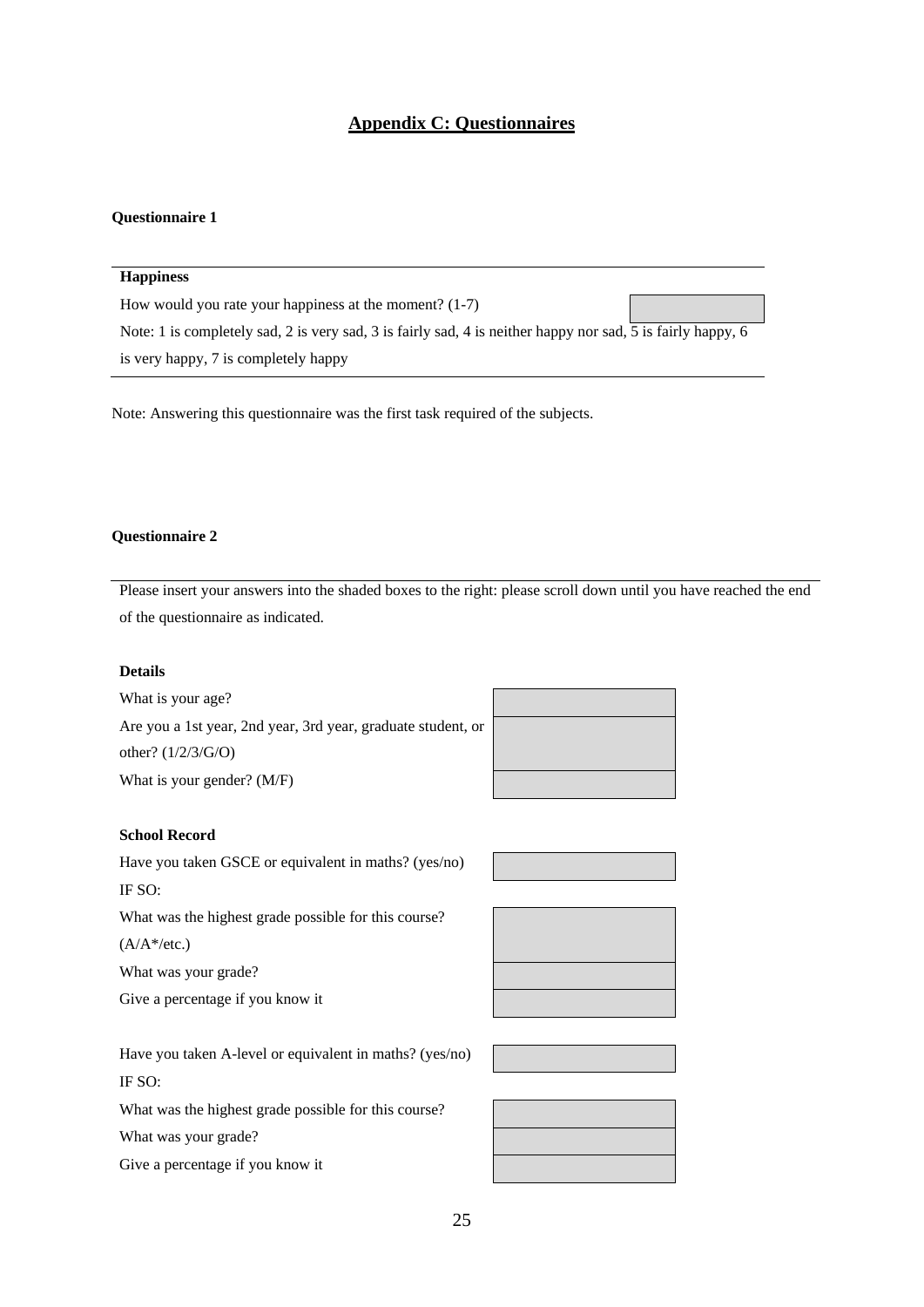How many school level qualifications have you taken (including GCSEs, A-levels and equivalent)? How many of these qualifications were at the best grade possible? (e.g. A\* in GCSE, A is A-level, etc.)

## **University Record**

Are you currently or have you ever been a student (yes/no) If yes, which degree course(s)?

IF you are a second or third year student what class best describes your overall performance to date? (1/2.1/2.2/3/Fail)

IF you are a third year AND took part in the room ballot, were you allocated a room on campus?

## **General Questions**

Illness in your close family?

Life has its ups and downs. During the last 5 years, have you experienced any of the following events (yes/no). *If yes, please could you indicate how many years ago in the second column to the right.*

*For example, if this happened this year enter 0, for a year ago enter 1, etc. up to 5 years ago.*

A bereavement in your close family? (e.g. parent/guardian, sibling) A bereavement in your extended family? (e.g. close grandparent, close aunt/uncle, close cousin, close friend) A parental divorce? A serious (potentially life-changing or life-threatening)

Has anyone close to you had anything really good happen to them within the last 5 years? (yes/just averagely good/no)

On a five point scale, how competitive or cooperative do you consider yourself with regard to others, where '1' is 'Predominantly competitive' and '5' is 'Predominantly

| yes/no | ago |
|--------|-----|
|        |     |
|        |     |
|        |     |
|        |     |
|        |     |
|        |     |
|        |     |







## **number of years**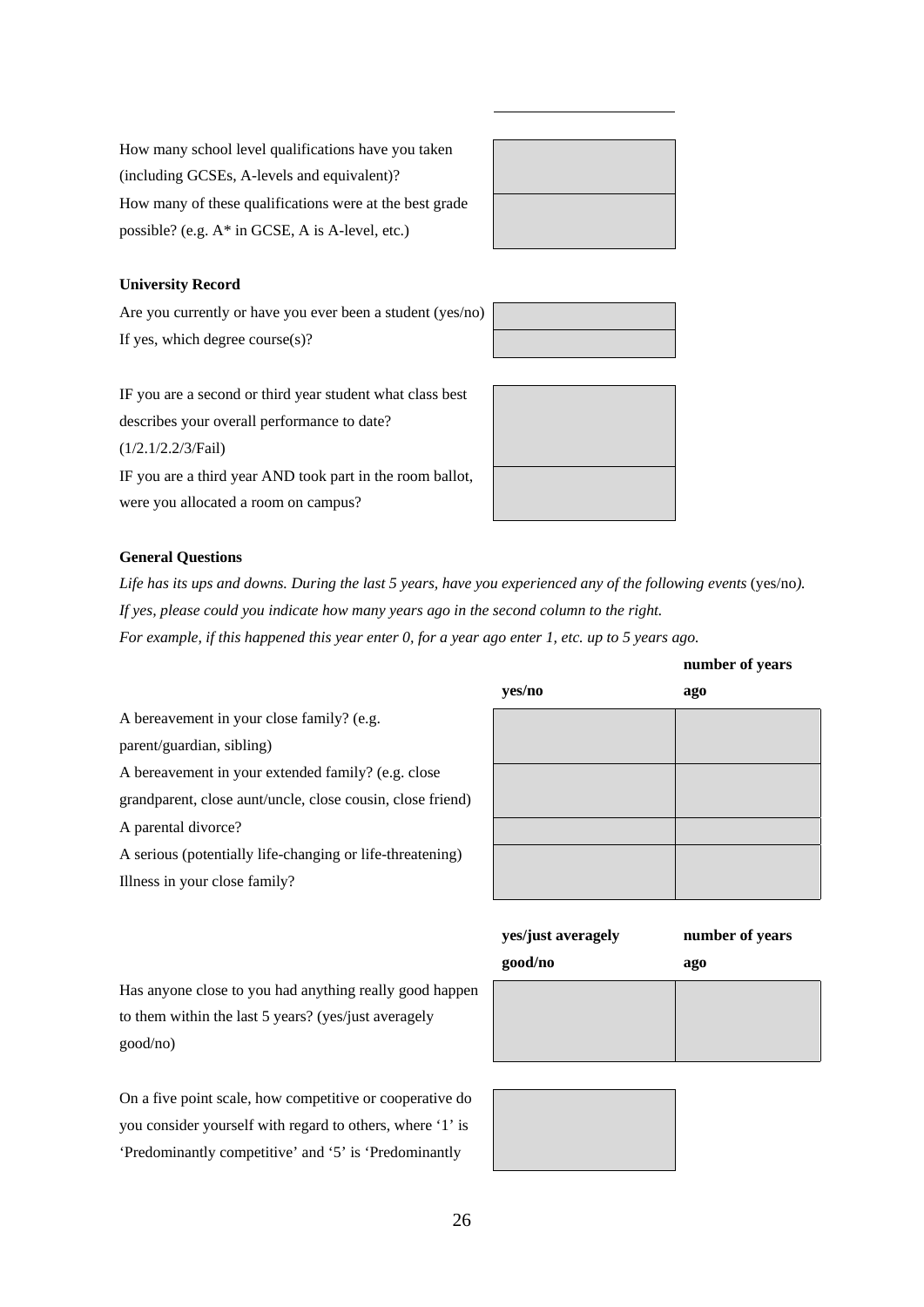cooperative'?

How often do you think you make comparisons between yourself and others? (often/sometimes/never/don't know)

On a five point scale, how important do you consider social status, where '1' is 'Not at all important' and '5' is 'Very important'?"

All things considered, how satisfied are you with your life as a whole these days, where 1 means you are "completely dissatisfied" and 10 means you are "completely satisfied"?







## **END OF QUESTIONNAIRE**

Note: Answering Questionnaire 2 was the final task required of the subjects, occurring after Questionnaire 1, the numerical additions and the GMAT MATH-style test.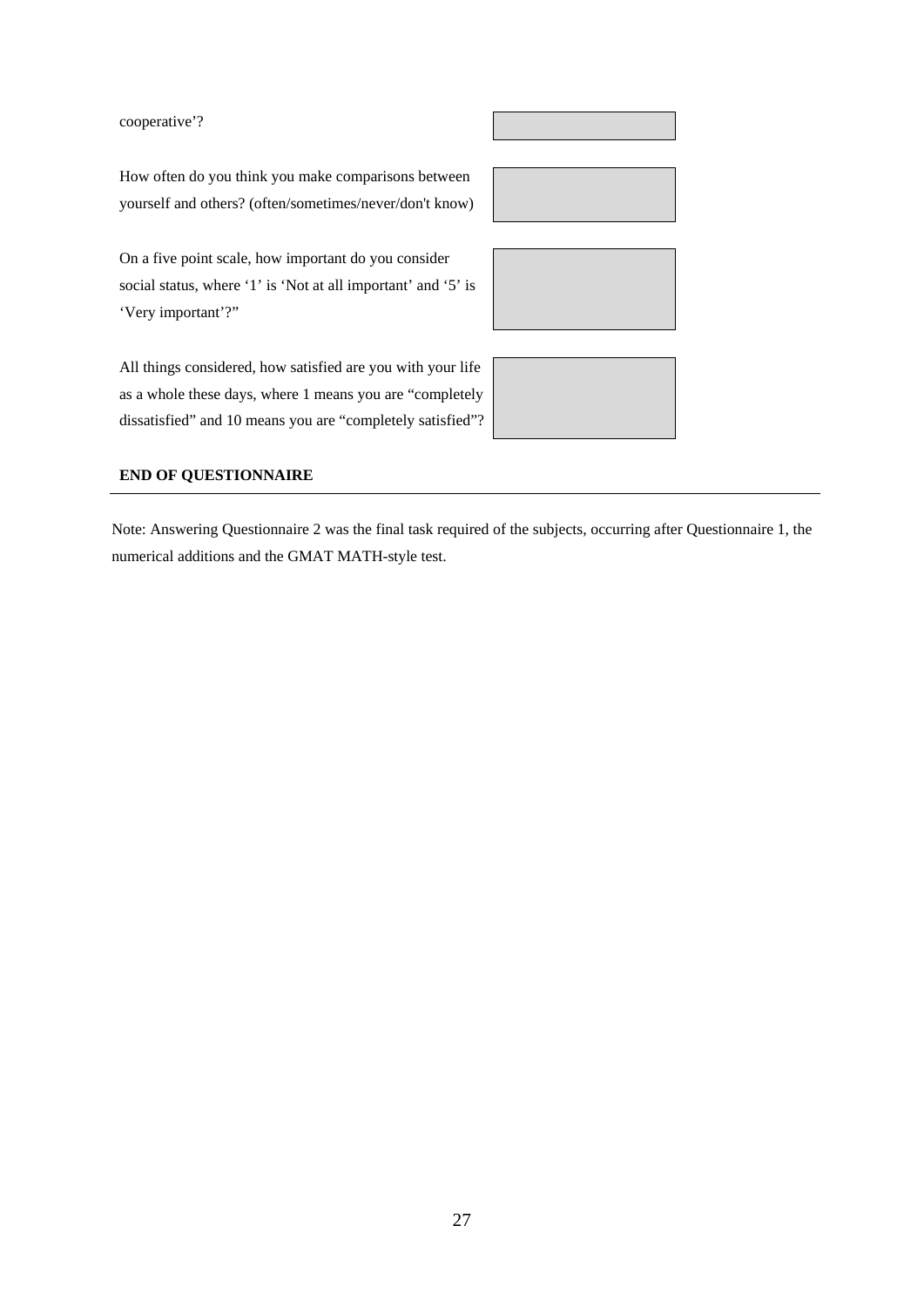## **Appendix D: GMAT MATH-style Test**

## **Questions**

Please answer these by inserting the multiple choice answer a, b, c, d or e into the GMAT MATH spreadsheet on your computer.

1. Harriet wants to put up fencing around three sides of her rectangular yard and leave a side of 20 feet unfenced. If the yard has an area of 680 square feet, how many feet of fencing does she need?

a) 34

b) 40

c) 68

d) 88

e) 102

2. If  $x + 5y = 16$  and  $x = -3y$ , then  $y =$ 

a) -24

 $b) -8$ 

 $c) -2$ 

d) 2

e) 8

3. If "basis points" are defined so that 1 percent is equal to 100 basis points, then 82.5 percent is how many basis points greater than 62.5 percent?

a) .02 b)  $.2$ 

c) 20

d) 200

e) 2,000

4. Which of the following best completes the passage below?

In a survey of job applicants, two-fifths admitted to being at least a little dishonest. However, the survey may underestimate the proportion of job applicants who are dishonest, because—–.

a) some dishonest people taking the survey might have claimed on the survey to be honest.

b) some generally honest people taking the survey might have claimed on the survey to be dishonest.

c) some people who claimed on the survey to be at least a little dishonest may be very dishonest.